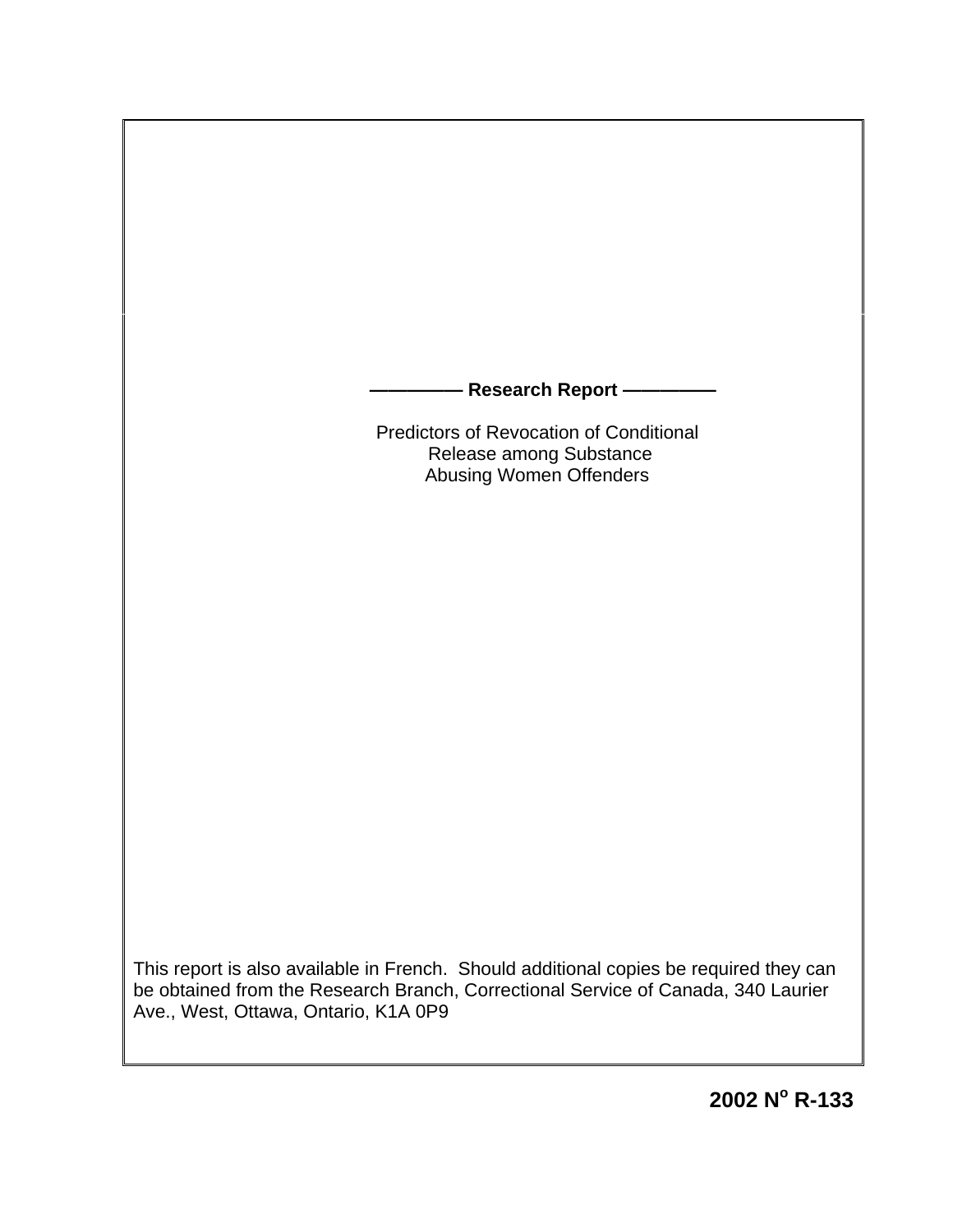Predictors of Revocation of Conditional

Release among Substance Abusing Women Offenders

Paul Verbrugge

Kevin Nunes

Sara Johnson

Kelly Taylor

Research Branch Correctional Service Canada

November 2002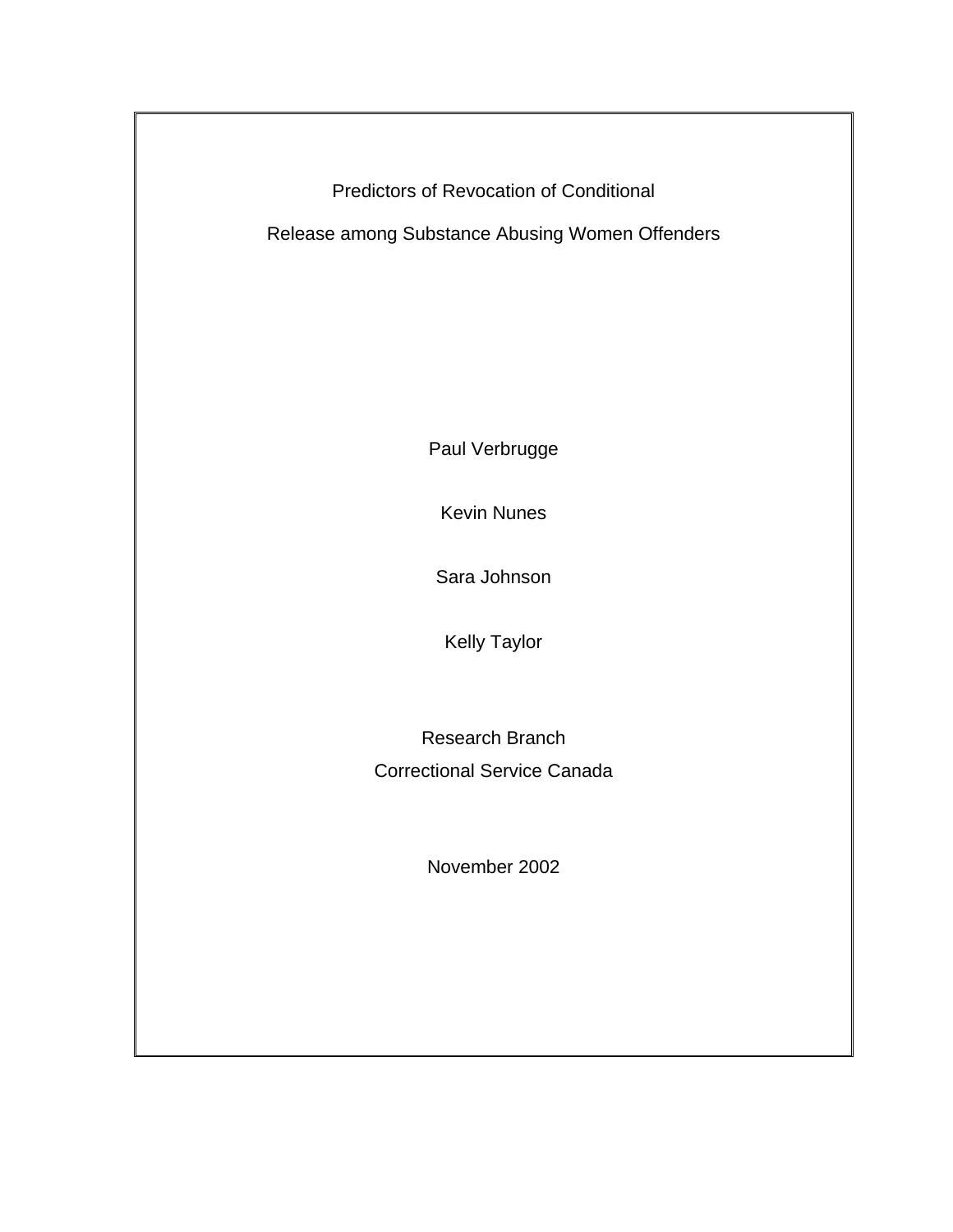### <span id="page-2-0"></span>**EXECUTIVE SUMMARY**

 The purpose of this study was to identify predictors of conditional release failure amongst substance abusing women offenders. The sample consisted of federally sentenced women who were granted a conditional release between 1995 and 2000, and identified at intake as having a substance abuse problem. For the purposes of this study, conditional release included day parole, full parole, and statutory release. Several independent variables were examined: age, admission offence type, substance abuse treatment, and the Community Intervention Scale (CIS; Motiuk & Porporino, 1989b). Three types of conditional release failure were considered (a) general revocation, (b) revocation with a new offence, and (c) revocation with a new violent offence. Revocation was defined as returning to federal custody after release and before warrant expiry.

 The base rate of general revocation was high (48%), revocation with a new offence was moderate (16%); revocation with a new violent offence was low (4%). For the most part, variables that predicted the more specific outcomes, were also associated with the most general revocation variable.

 Age was significantly and negatively associated with revocation. Several admission offence types were positively associated with revocation including theft, miscellaneous non-violent offences, and robbery. Five of the seven CIS domains demonstrated a significant association with revocation: employment, associates, substance abuse, community, and attitude. The overall CIS Need and Risk ratings also demonstrated a moderate association with revocation failure. Having completed substance abuse treatment was not associated with conditional release outcome.

iii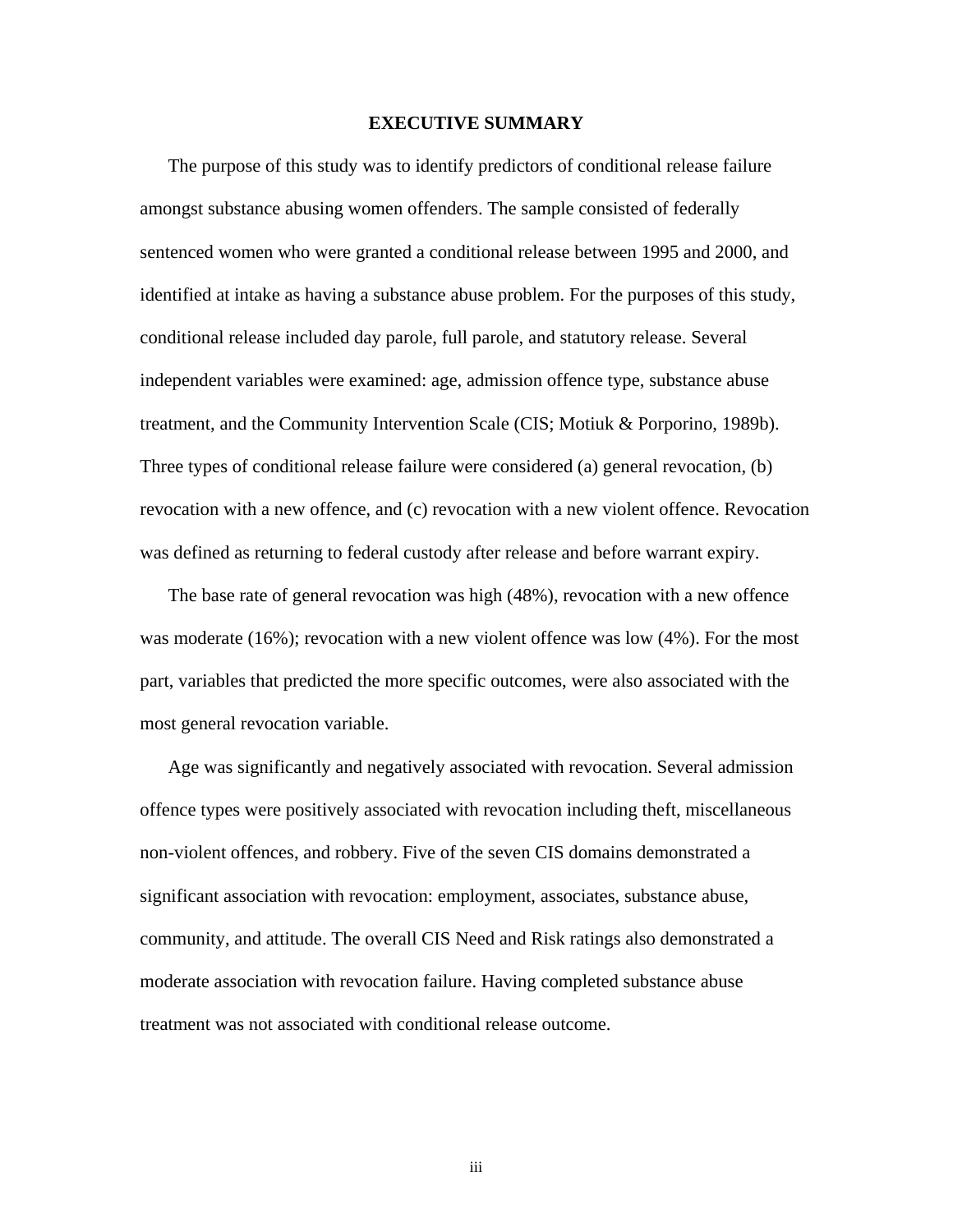A backwards logistic regression reduced the list of predictive variables to six unique predictors: age, overall CIS Need rating, employment, substance abuse domain, attitude, and having and admission offence of theft, fraud, or break and enter.

 The results suggest that the prediction of post-release outcome for substance abusing women can be improved by attending to the noted risk and need factors.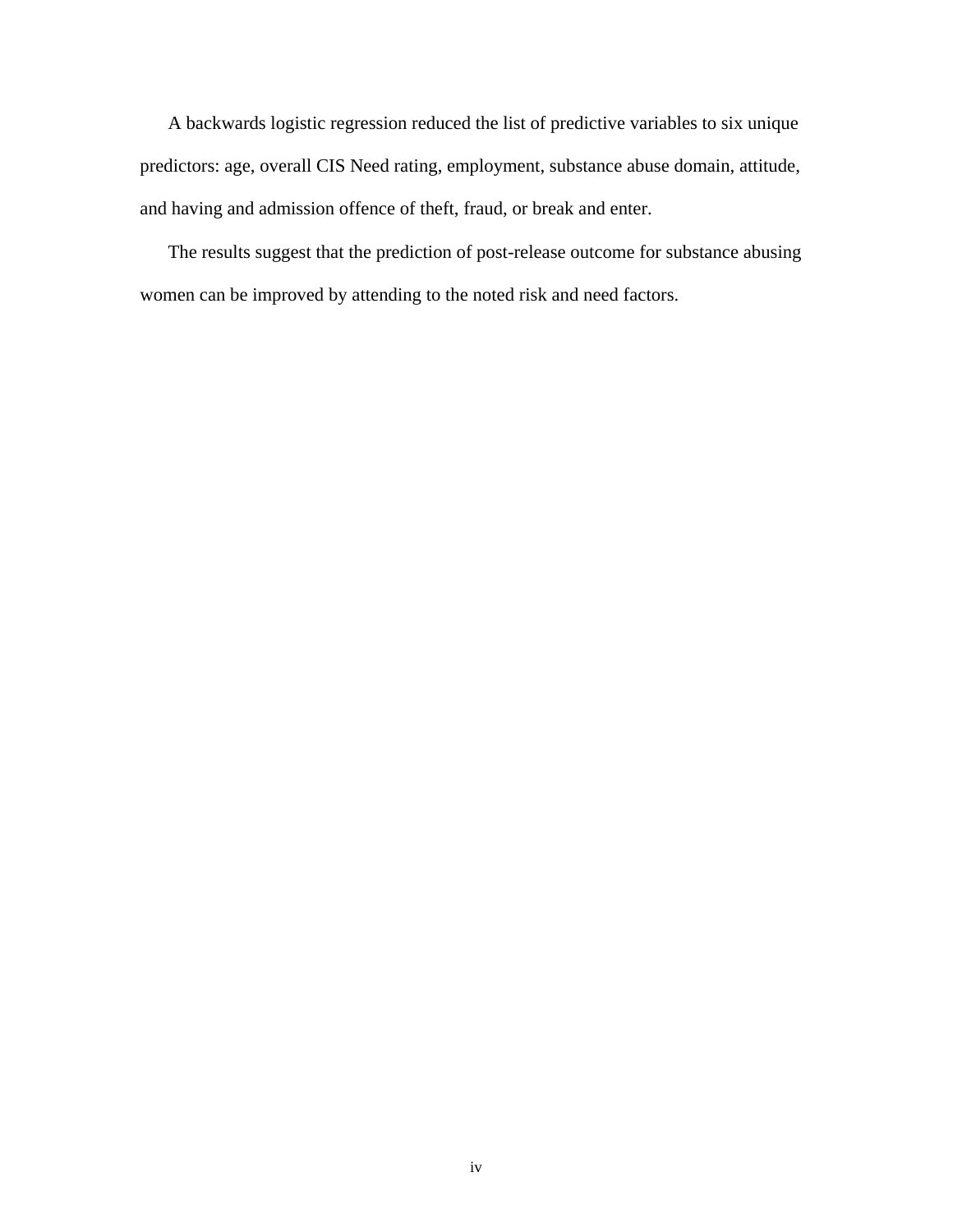# <span id="page-4-0"></span>**TABLE OF CONTENTS**

| <b>DISCUSSION</b> |  |
|-------------------|--|
|                   |  |
|                   |  |
|                   |  |
|                   |  |
|                   |  |
|                   |  |
|                   |  |
|                   |  |
|                   |  |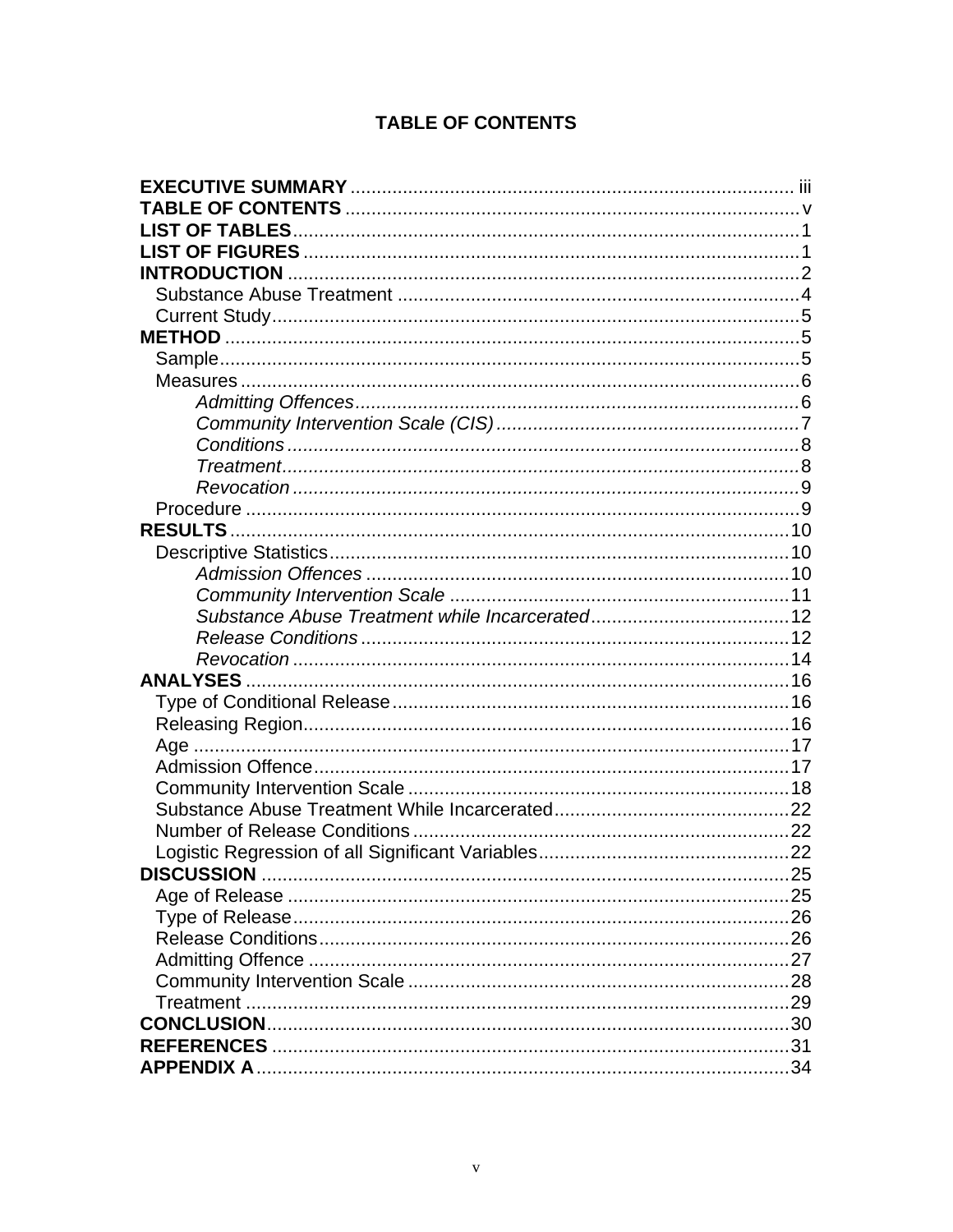# <span id="page-5-0"></span>**LIST OF TABLES**

| Table 3. Correlation ( $\phi$ ) between Admission Offence and Revocation18     |  |
|--------------------------------------------------------------------------------|--|
| Table 4. Correlation ( $\phi$ ) between Community Intervention Scale Areas and |  |
|                                                                                |  |
|                                                                                |  |

# <span id="page-5-1"></span>**LIST OF FIGURES**

| Figure 4. Revocations within CIS Risk Ratings by Outcome Variable19 |  |
|---------------------------------------------------------------------|--|
| Figure 5. Revocations within CIS Need Ratings by Outcome Variable20 |  |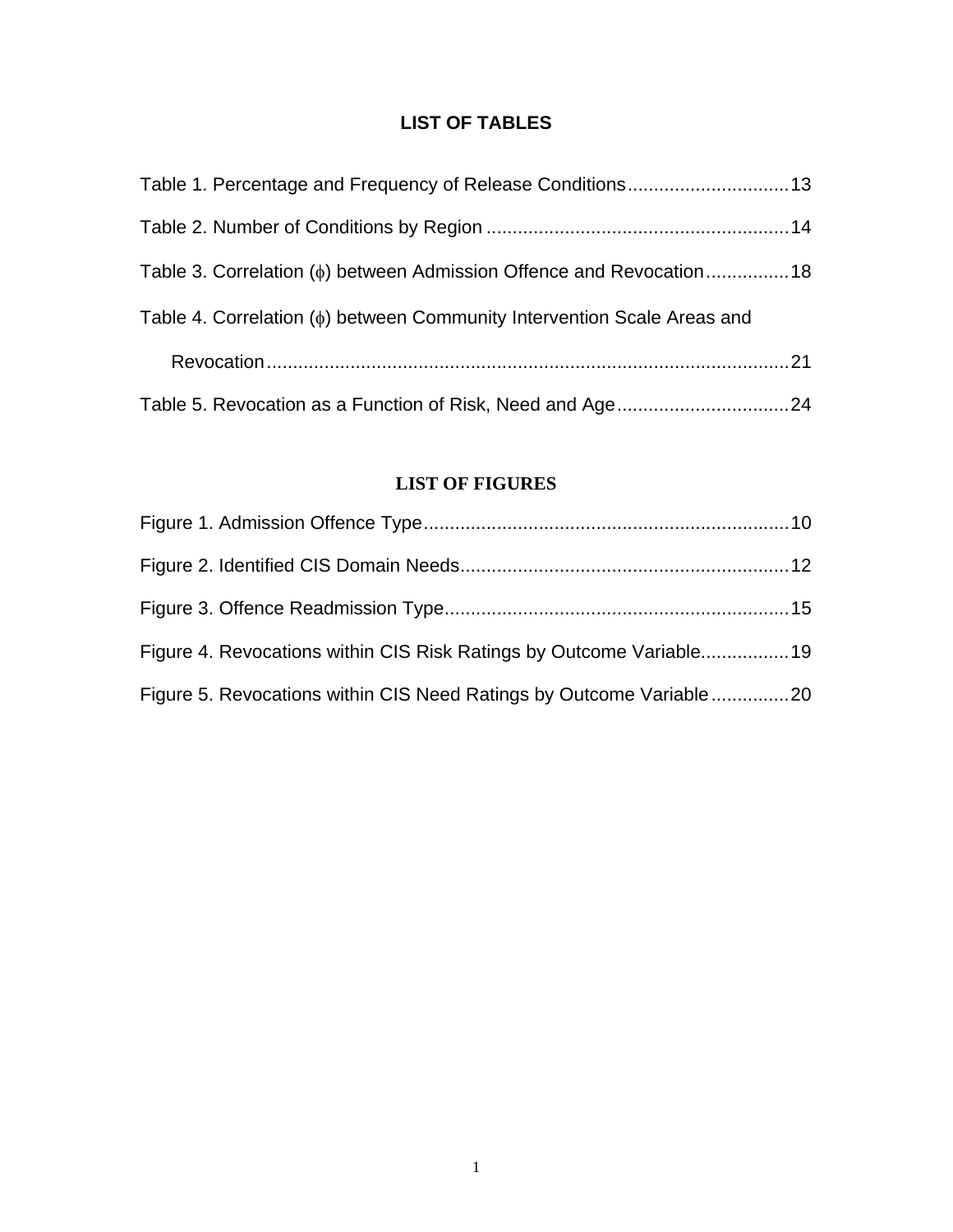### <span id="page-6-0"></span>**INTRODUCTION**

 Most federally sentenced women offenders are granted parole and complete their sentences while living in the community. During an incarcerated offender's sentence there are three major release opportunities: day parole, full parole, and statutory release. As each release option becomes available, it is necessary to assess the likelihood that the offender will commit another offence before the expiration of their sentence. One aspect of the risk principle of effective correctional programming is that recidivism can be predicted at better than chance levels if relevant criminogenic risk and need factors are considered (Andrews & Bonta, 1998). Although this principle can be applied across various sub-populations of offenders, it is likely that the relevancy of certain risk and need factors vary. In hopes of identifying predictors of conditional release failure, this study identifies prominent risk and need factors within the sub-population of federal substance abusing women offenders.

 In a meta-analytic review, Gendreau, Little and Goggin (1996) reported that factors such as antisocial companions, antisocial cognitions, antisocial personality, criminal history, and substance abuse were some of the strongest predictors of criminal recidivism. However, in the majority of studies to date, all-male or predominantly male samples have been examined. Concern has been expressed over the extent to which findings with male samples generalize to female offenders (Funk, 1999; Blanchette, 2001). Overall, the available evidence suggests that many factors associated with recidivism in men, may also be predictive of recidivism in women offenders. For example, researchers have generally found that recidivism or return to custody in women offenders is associated with problems in the criminogenic need areas of education/employment (Blanchette, 1996; Blanchette & Motiuk, 1995; Brown, Serin & Motiuk, in press; Rettinger, 1998;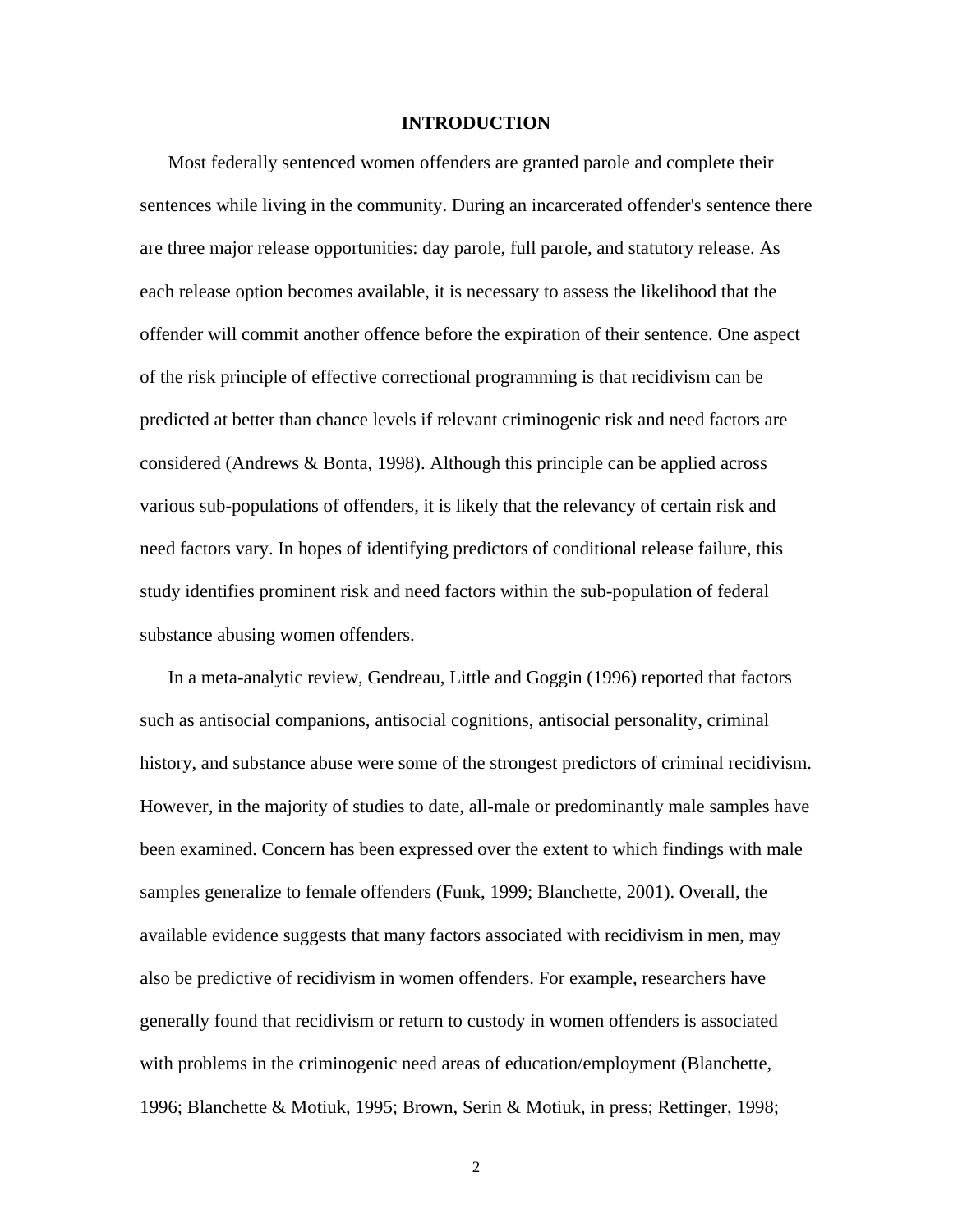Simourd & Andrews, 1994), marital/family (Blanchette & Motiuk, 1995; Brown et al., in press; Dowden & Andrews, 1999; Rettinger, 1998; Simourd & Andrews, 1994), antisocial associates (Blanchette, 1996; Blanchette & Motiuk, 1995; Brown et al., in press; Dowden & Andrews, 1999; Rettinger, 1998; Simourd & Andrews, 1994), and antisocial attitudes (Blanchette, 1996: Brown et al., in press; Dowden & Andrews, 1999; Rettinger, 1998; Simourd & Andrews, 1994; Walters & Elliot, 1999).

 However, some variables that are associated with recidivism in male offenders, have not consistently been found to be associated with recidivism in women. For example, Funk (1999) found that variables predictive of recidivism (weighted by severity) were not completely overlapping in samples of male and female US juvenile offenders. More specifically, factors predictive of recidivism in the boys such as poor behaviour in school, poor peer group, younger age, and frequency of prior offences (weighted by severity) were not significantly predictive of recidivism in the girls. In addition, variables predictive of recidivism in the sample of girls, such as child abuse and frequency of prior person offences (weighted by severity), were not associated with recidivism in the sample of boys. Furthermore, the combination of the predictors in the girl only model accounted for more of the variance in recidivism in the sample of girls than did the combined predictors in the boy only model with the sample of boys.

 Other researchers have found that certain variables, which are not associated with male reoffending, may be predictive of recidivism in women. For example, Blanchette and Motiuk (1995) reported that a history of attempted suicide was a strong predictor of violent recidivism. In addition, Bonta, Pang, and Wallace-Capretta (1995) found that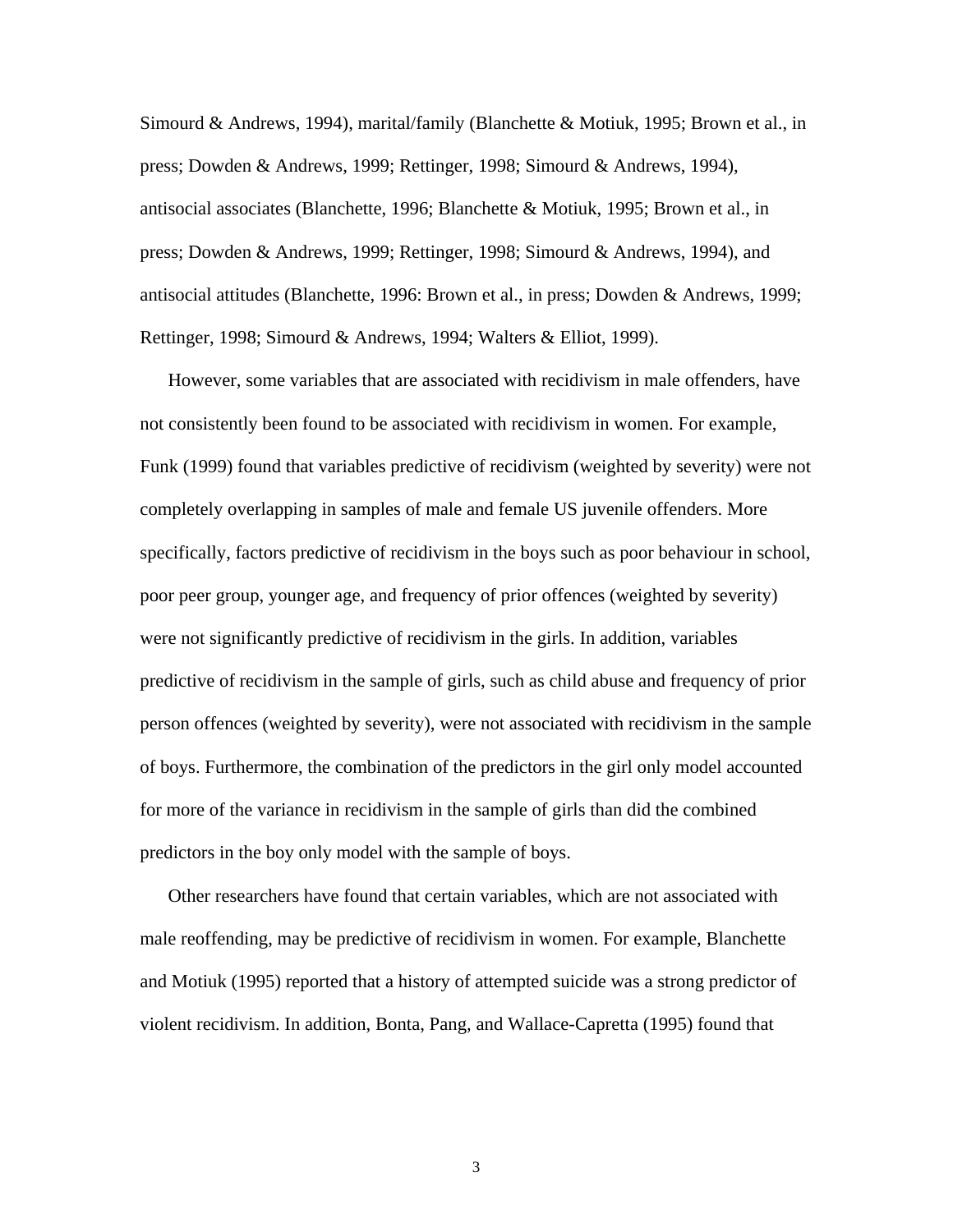previous self-injury was more common amongst women who recidivated compared to those who did not recidivate.

 In addition to questions about the equivalence of men and women in terms of risk factors, some research suggests that women offenders with substance abuse problems differ from non-substance abusing women offenders in areas such as risk/need factors. Dowden and Blanchette (1999) reported that, relative to their non-substance abusing counterparts, substance abusing women offenders were significantly more likely to have a higher security level, and were rated higher in terms of static risk (e.g., criminal history) and in terms of criminogenic needs (e.g., associates, attitudes, employment, and marital/family). The differences between recidivism rates for substance abusing and nonsubstance abusing women were not statistically reliable, but this may have been due to the small sample size  $(N = 74$  released). Other researchers, however, have generally found that substance abuse is associated with criminal recidivism or return to incarceration (Brown et al., in press; Dowden & Brown, in press; Rettinger, 1998). The focus of this study is on substance abusing women offenders only, and the variables associated with failure on conditional release among them.

### <span id="page-8-0"></span>**Substance Abuse Treatment**

 The efficacy of substance abuse treatment in reducing recidivism has not yet been clearly demonstrated in research with women offenders. In their meta-analysis, Dowden and Andrews (1999) found that whether or not programs targeted substance abuse was not significantly correlated with reductions in recidivism  $(r = -0.01)$ . This suggests that substance abuse treatment may not result in reductions in recidivism for women offenders. However, Dowden and Blanchette (1999) reported that, within a sample of 44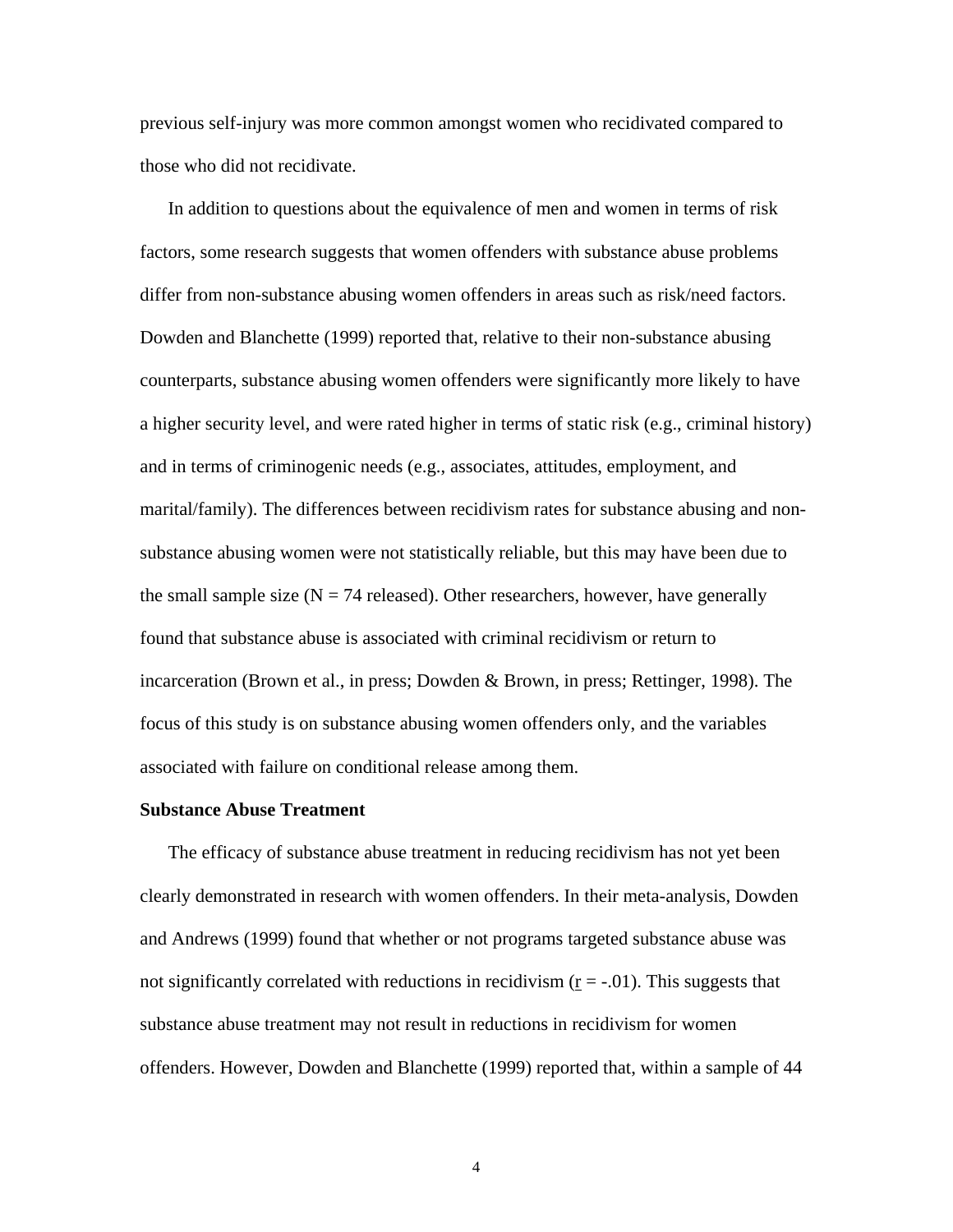substance abusing women offenders who were recommended for substance abuse treatment, the 27 who received such treatment had a significantly lower recidivism rate than their untreated counterparts. In the present study, revocation rates were compared between women who completed any substance abuse treatment program while incarcerated, and those who did not.

### <span id="page-9-0"></span>**Current Study**

 While identifying predictors of conditional release failure and prominent risk and need factors, the present study examined whether assessment methods, participation in treatment, demographic variables, and conditions of supervision were associated with revocation amongst substance abusing women offenders.

#### <span id="page-9-1"></span>**METHOD**

### <span id="page-9-2"></span>**Sample**

 The sample consisted of 483 women offenders who were serving, or had recently served federal sentences under the supervision of Correctional Services Canada (CSC). All women had been identified as having a substance abuse problem at intake assessment. They were all granted a conditional release between January  $1<sup>st</sup>$ , 1995 and December 31, 2000: 73% of the women were released on day parole  $(n = 353)$ ; 9% were released on full parole ( $n = 41$ ), and 18% were released at their statutory release date ( $n = 89$ ). The average age of the women at release was  $32.63$  years ( $SD = 8.08$ ); their ages ranged from 18 to 57.

 A large percentage of the sample was Caucasian (58%), 35% were Aboriginal, 5% were Black, and 2% were other ethnic groups. Given that Aboriginal women comprise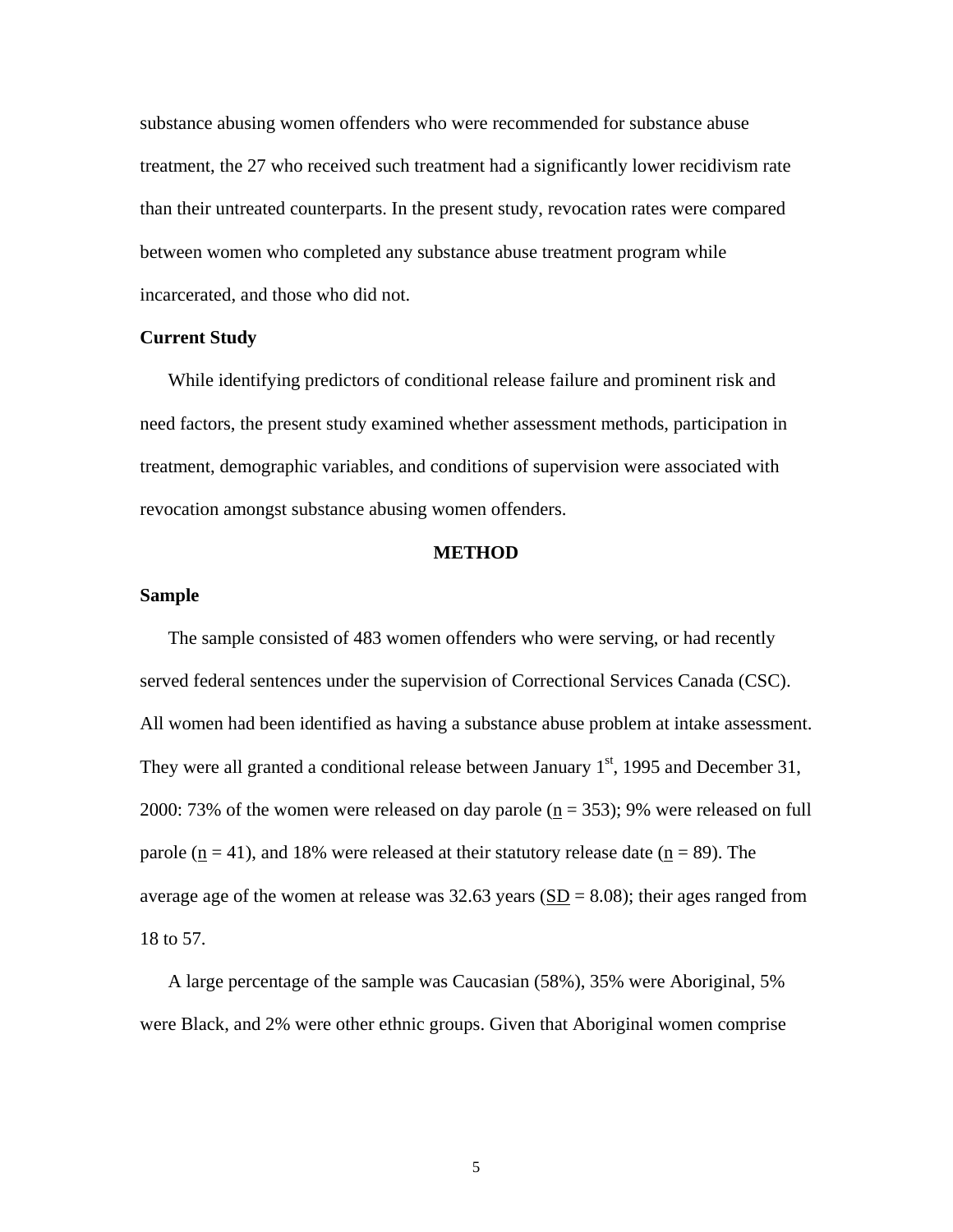approximately 20% of the population of federally sentenced women, it is evident that Aboriginal offenders were overrepresented in this sample.

 Almost one-half of the offenders were released from the Prairie region - 48%; 30% were released from Ontario; 15% were released from the Atlantic region; 6% were released from Quebec; and 1% were released from the Pacific region. The overrepresentation of women released from the Prairie Region is attributed to the fact that most federally incarcerated Aboriginal women serve their sentences in the prairie region.

 It should be noted that the sample of offenders, upon which this study was based, overlapped considerably with the sample relied upon by Dowden, Serin and Blanchette, (2001). Consequently, the findings of this study, regarding the association between the Community Intervention Scale (Motiuk & Porporino, 1989a) and conditional release revocation, do not represent independent replications of Dowden et al.'s findings.

#### <span id="page-10-0"></span>**Measures**

#### <span id="page-10-1"></span>*Admitting Offences*

 Admission offence type was scored from the Offender Management Database (OMS; CSC's automated record system). Each admission offence was coded as falling into one of several distinct categories: (a) Drug (e.g. possession, trafficking), (b) Fraud / Theft / Break and Enter, (c) Miscellaneous Nonviolent (e.g. court order breaches, impaired driving, etc.), (d) Assault (e.g. assault, assault causing bodily harm, etc.), (e) Robbery, (f) Sexual, (g) Homicide (e.g. murder, manslaughter, infanticide), (h) Miscellaneous Violent (e.g. firearms offences, kidnapping). It should be noted that although the categories were distinct, offenders often had more than one admitting offence.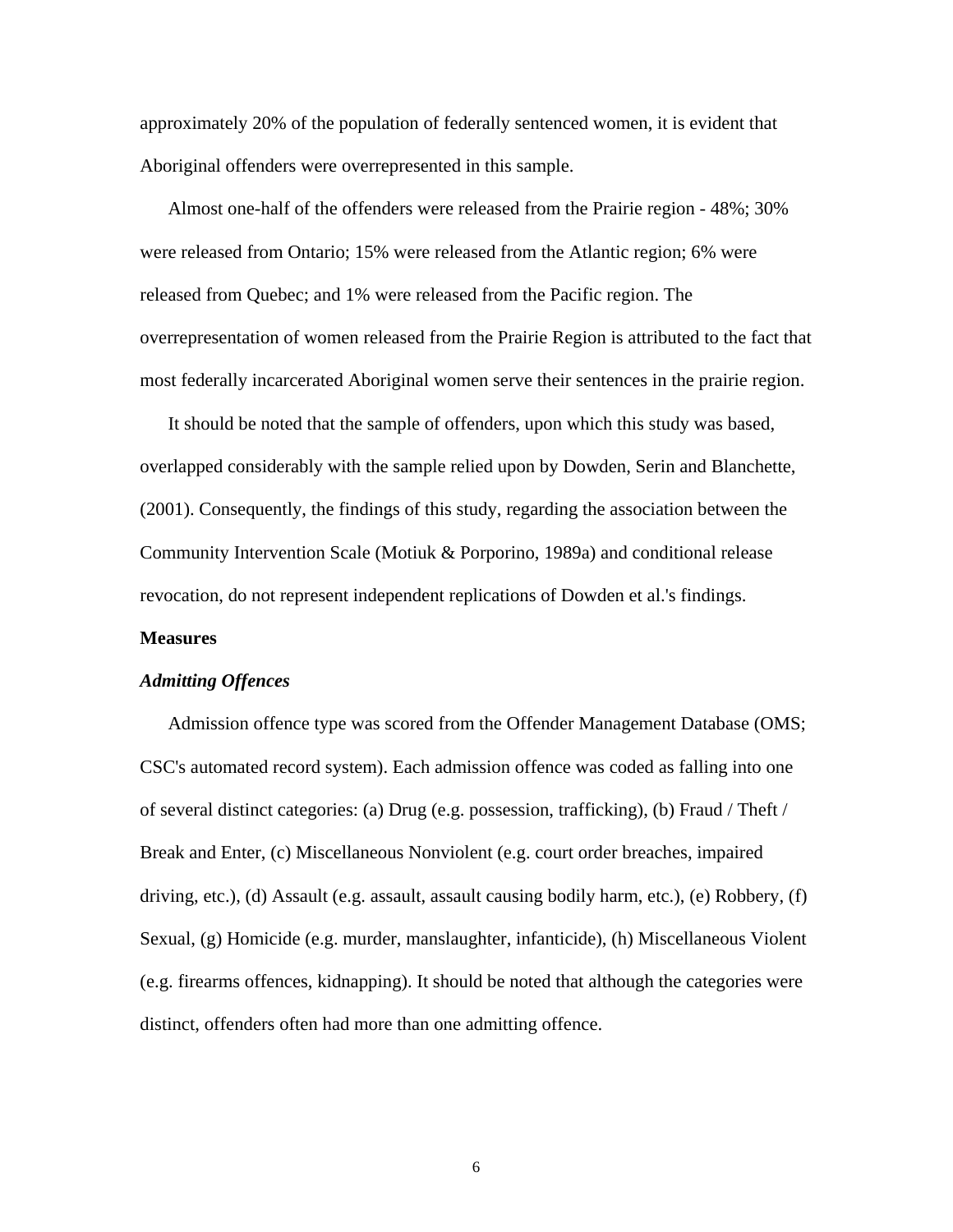### <span id="page-11-0"></span>*Community Intervention Scale (CIS)*

 The CIS, formerly known as the Community Risk / Needs Management Scale (Motiuk & Porporino, 1989b), is used by parole officers to estimate offenders' risk of failure on conditional release and to determine the required level of community support and supervision. The CIS is scored prior to the offender's release into the community, and every six months thereafter until the offender's warrant of expiry date. Analyses in this study used only the CIS scores that were taken at the time of the offender's release.

 The CIS provides an overall risk/needs rating. The risk rating is based upon static factors that are associated with future misconduct (e.g. prior offences). The risk rating consists of a designation of "low", "medium", or "high". As described by Motiuk (1997a), the designation can be based upon either (a) the SIR Scale (Nuffield, 1982); (b) the Parole Board's determination of "high" or "low" risk; or (c) an independent file review.

 The CIS need rating of "low", "medium", or "high" reflects the presence of dynamic criminogenic factors (e.g. having antisocial friends, holding antisocial attitudes). This rating is based upon the rater's overall impression, as to the offenders need level, after having considered seven needs domains: (a) Employment, (b) Marital / Family Relations (c) Associates and Social Interaction, (d) Substance Abuse, (e) Community Functioning, (f) Personal / Emotional Orientation, and (g) Attitude.

 Each of the seven need domains is given an overall score on a four point scale: 1 "asset to the community" (not applicable to the personal/emotional and substance abuse domains); 2 "no need for improvement"; 3 "some need for improvement"; and 4 "considerable need for improvement". For the purposes of this study, ratings from the four-point scales were collapsed into dichotomous indicators: "no need" versus "need".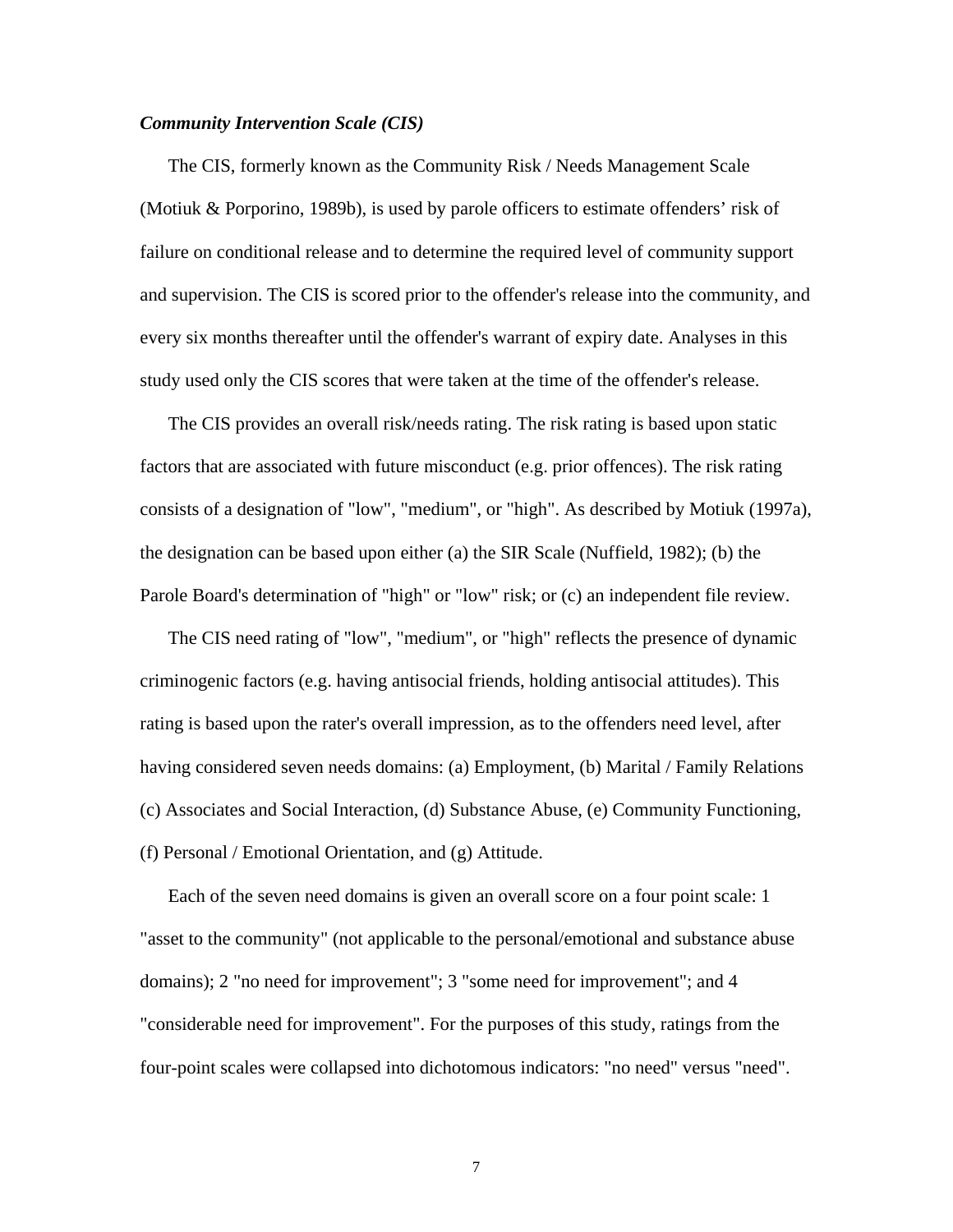Motiuk and Porporino (1989b) provided evidence for the validity of the Community Risk/Needs Management Scale in a sample of male offenders. Both static and dynamic risk factors were considered. Offenders who were rated as high-risk / high-need had higher rates of reoffending and revocation than offenders who were rated as low-risk / low-need. Similarly, Dowden, Serin, and Blanchette, (2001) provided evidence supporting the validity of using the CIS with women offenders. Having a problem in each of the need domains (with the exception of marital /family) was associated with higher rates of general recidivism.

### <span id="page-12-0"></span>*Conditions*

 The National Parole Board determines the nature and number of conditions that are imposed upon an offender upon conditional release. For this study, the following categories of condition type were used; (a) avoid certain persons, (b) avoid certain places, (c) abstain from intoxicants, (d) obtain psychological counseling, (e) follow treatment conditions, (f) other. The categories were distinct, however many women offenders had more than one condition associated with their release.

### <span id="page-12-1"></span>*Treatment*

 A dichotomous "treatment" versus "no treatment" variable was created. Treatment was defined as having completed a substance abuse treatment program during the period of incarceration that directly preceded release. Substance abuse treatment programs included Alcoholics Anonymous, the Offender Substance Abuse Pre-Release Program (OSAPP), the Community Correctional Brief Treatment program, Relapse Prevention and Maintenance Program (Choices), le Programme pré-libératoire en toxicomanie (ALTO), and methadone maintenance.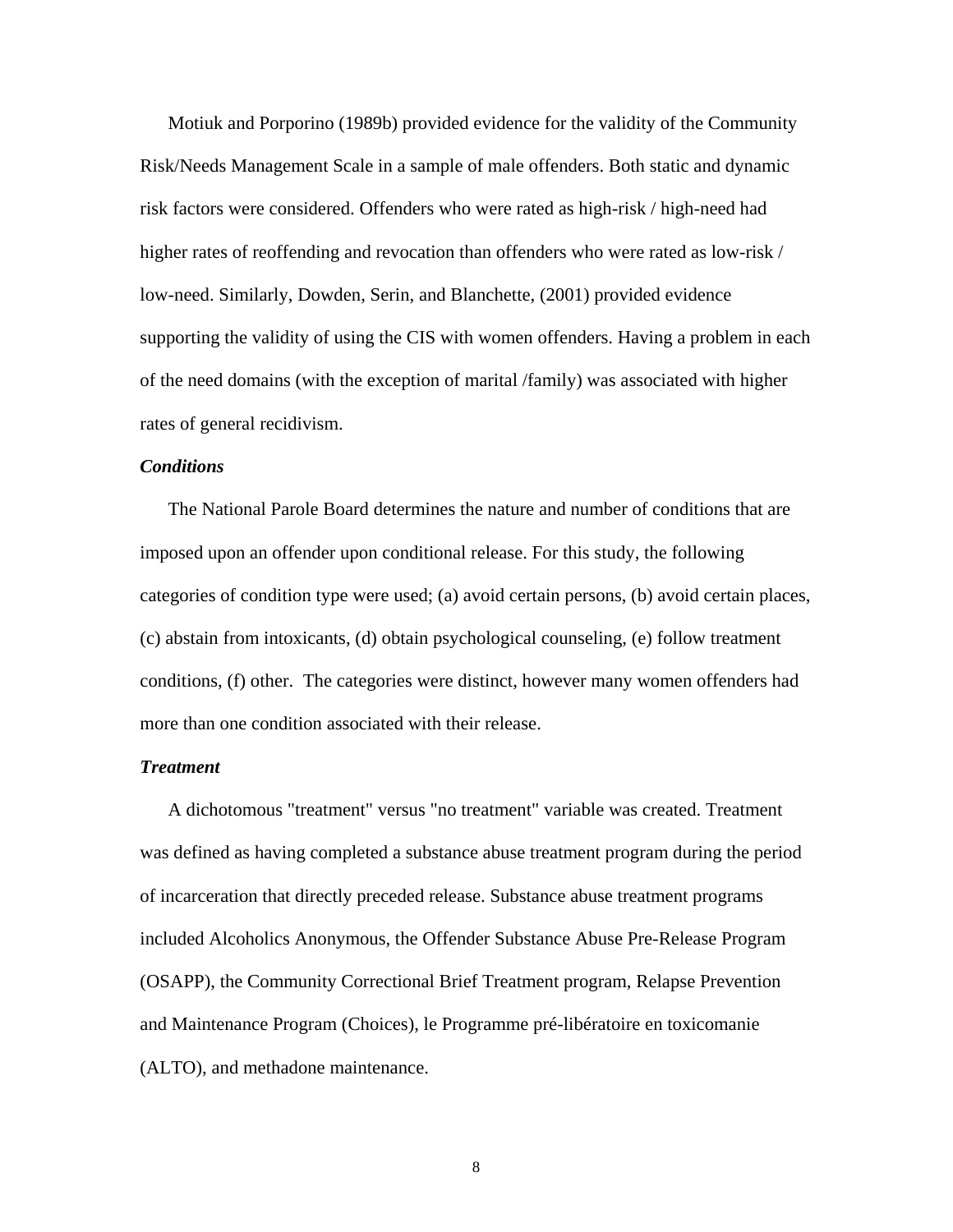### <span id="page-13-0"></span>*Revocation*

 Revocation was defined as a woman having been admitted to federal custody after conditional release and before reaching warrant expiry. Revocation with a new offence was defined as a woman having had her conditional release revoked and having received a new conviction. Lastly, revocation with a new violent offence was defined as a woman having had her conditional release revoked with a new offence that involved interpersonal violence (e.g. robbery, assault, etc.). Note that there was overlap between the outcome variables; for instance, a woman who was indicated on the revocation with a new violent offence variable, was also indicated on the more general revocation variables.

#### <span id="page-13-1"></span>**Procedure**

 All assessment and revocation information was obtained from the OMS. First, records pertaining to all women offenders who were granted a conditional release between January 1995 and December 2000 were extracted. If a given offender had been released more than once during the specified time frame, then only the record pertaining to her first release was retained for analyses. Second, only subjects that were identified by the Offender Intake Assessment (OIA, Motiuk, 1997b) as having a substance abuse problem were retained in the sample. Third, cases were removed if they did not have complete CIS information.

 For most offenders, post-release conduct was followed from the time of their conditional release to the completion of their sentence or until their first failure. Due to the limited follow-up period, some offenders neither failed nor completed their sentence; these offenders were monitored for at least one-year after their release. The average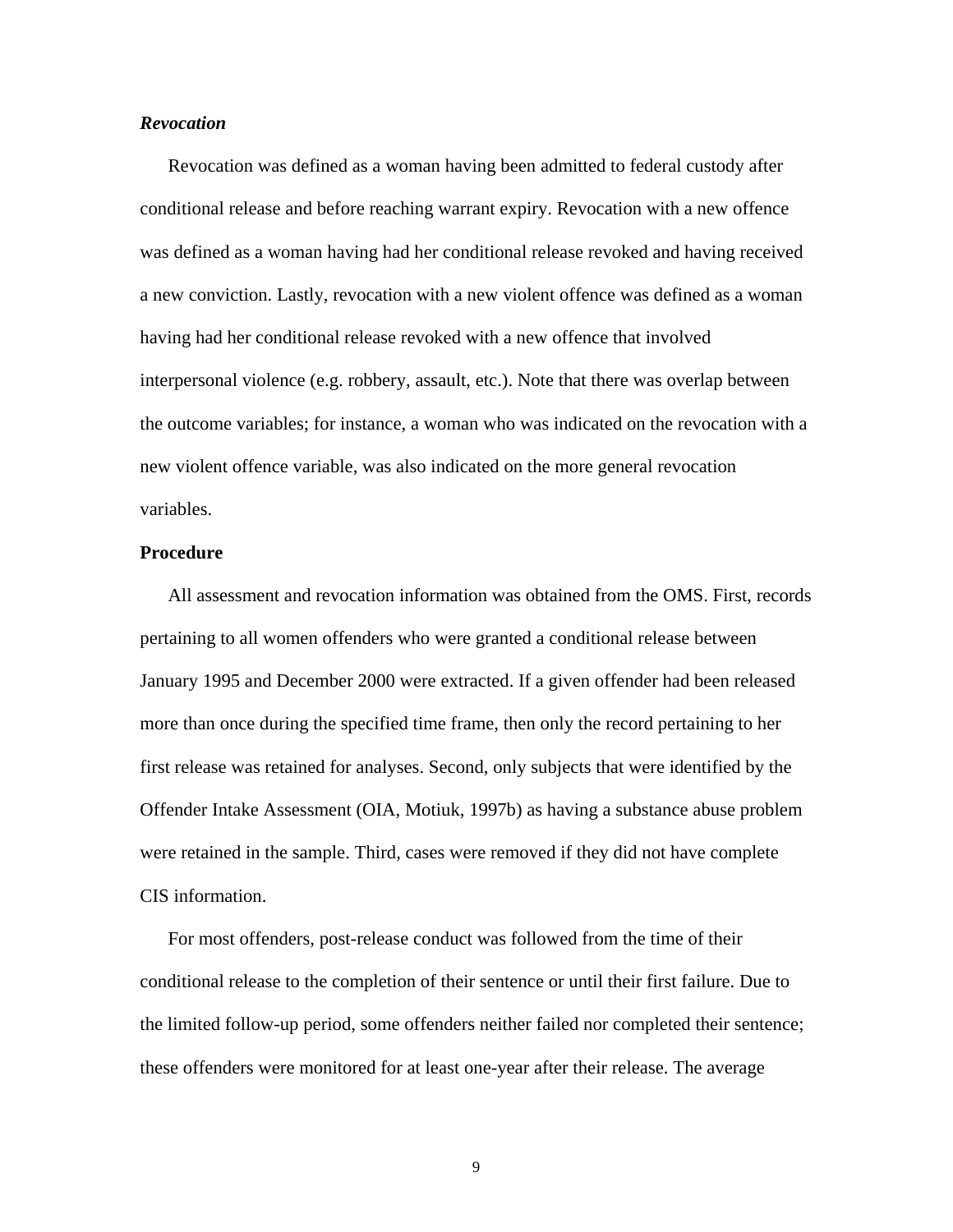follow-up time for offenders who were successful ( $n = 250$ ) was  $M = 685$  days ( $SD =$ 315). The mean time to return for those that had their conditional releases revoked ( $\underline{n}$  = 233) was  $M = 247$  days (SD = 210).

### <span id="page-14-0"></span>**RESULTS**

### <span id="page-14-1"></span>**Descriptive Statistics**

### <span id="page-14-2"></span>*Admission Offences*

 Figure 1 shows the percentage of offenders whose admission offences fell within each offence category. Half (50%) of the sample had non-violent offences only, 21% had violent admission offences only, and 29% had both violent and non-violent admission offences.



<span id="page-14-3"></span>

Percentage of sample ( $N = 483$ ) within admission offence type. Offence categories are discrete, however, offenders often had more than one admission offence; consequently, the sum of the percentages exceeds 100.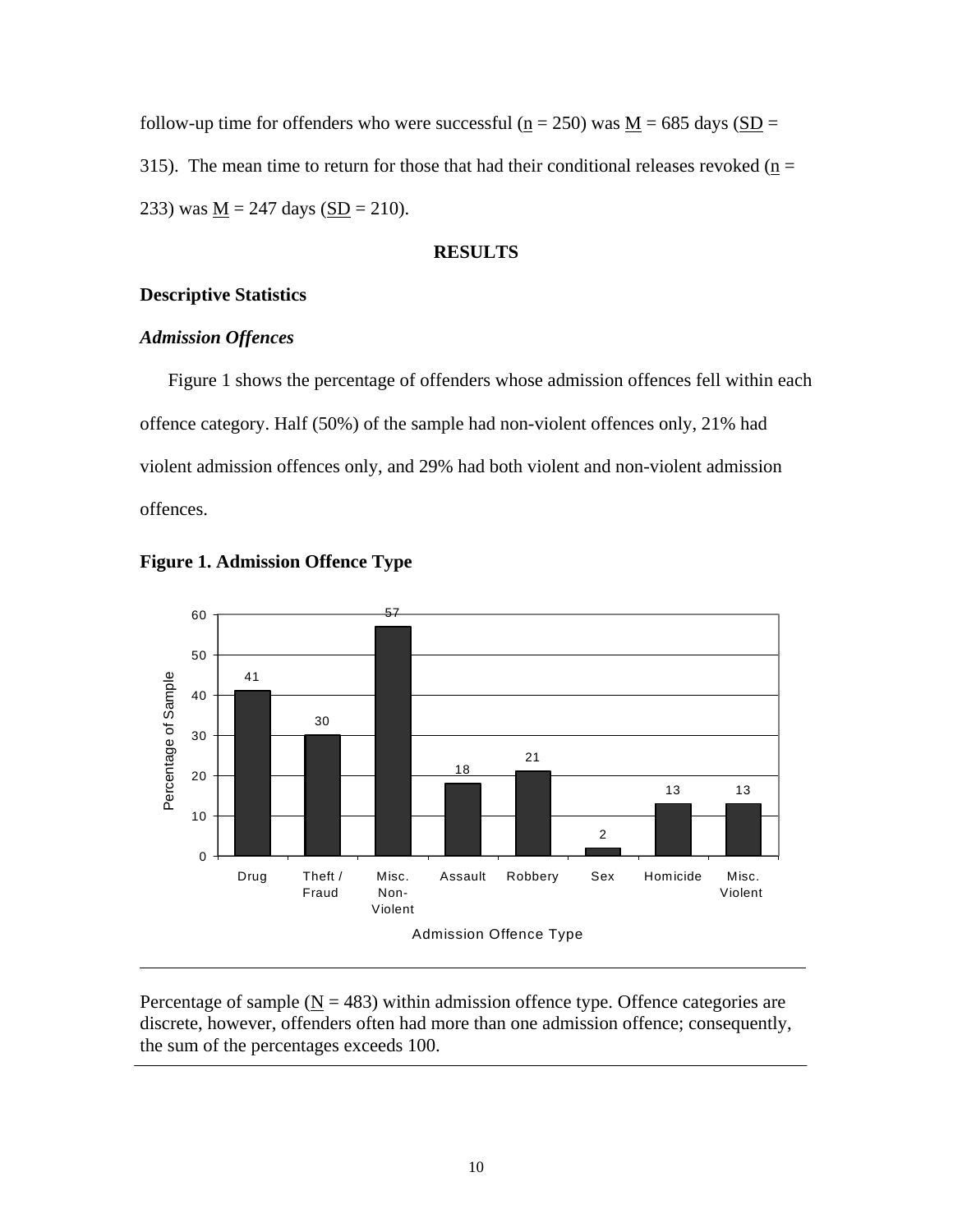### <span id="page-15-0"></span>*Community Intervention Scale*

 The CIS has a risk component and a need component. The distribution of the overall Risk ratings was 31% low (n = 148), 48% medium (n = 232), and 21% high (n = 103). The distribution for the overall Need ratings was 7% "low" ( $n = 32$ ), 56% "medium" ( $n =$ 273), and 37% "maximum" ( $n = 178$ ).

 The percentages of the sample that had identified needs within the seven need domains of the CIS are presented in Figure 2. It is interesting to note that over threequarters of the sample had identified problems within the Employment and Personal / Emotional domains.

 Given that all offenders were assessed as having a substance abuse problem at intake, it was somewhat surprising to find that only 80% of the sample were identified by the CIS as having a substance abuse problem at release. Analyses were conducted to determine if the differences were attributable to offenders having thoroughly addressed their problems through institutional treatment. There was a weak but statistically significant association between having received institutional treatment and not having a substance abuse problem at release,  $\phi = .10$ ,  $\chi^2 (1, \mathbf{N} = 483) = 5.10$ ,  $\mathbf{p} < .05$ .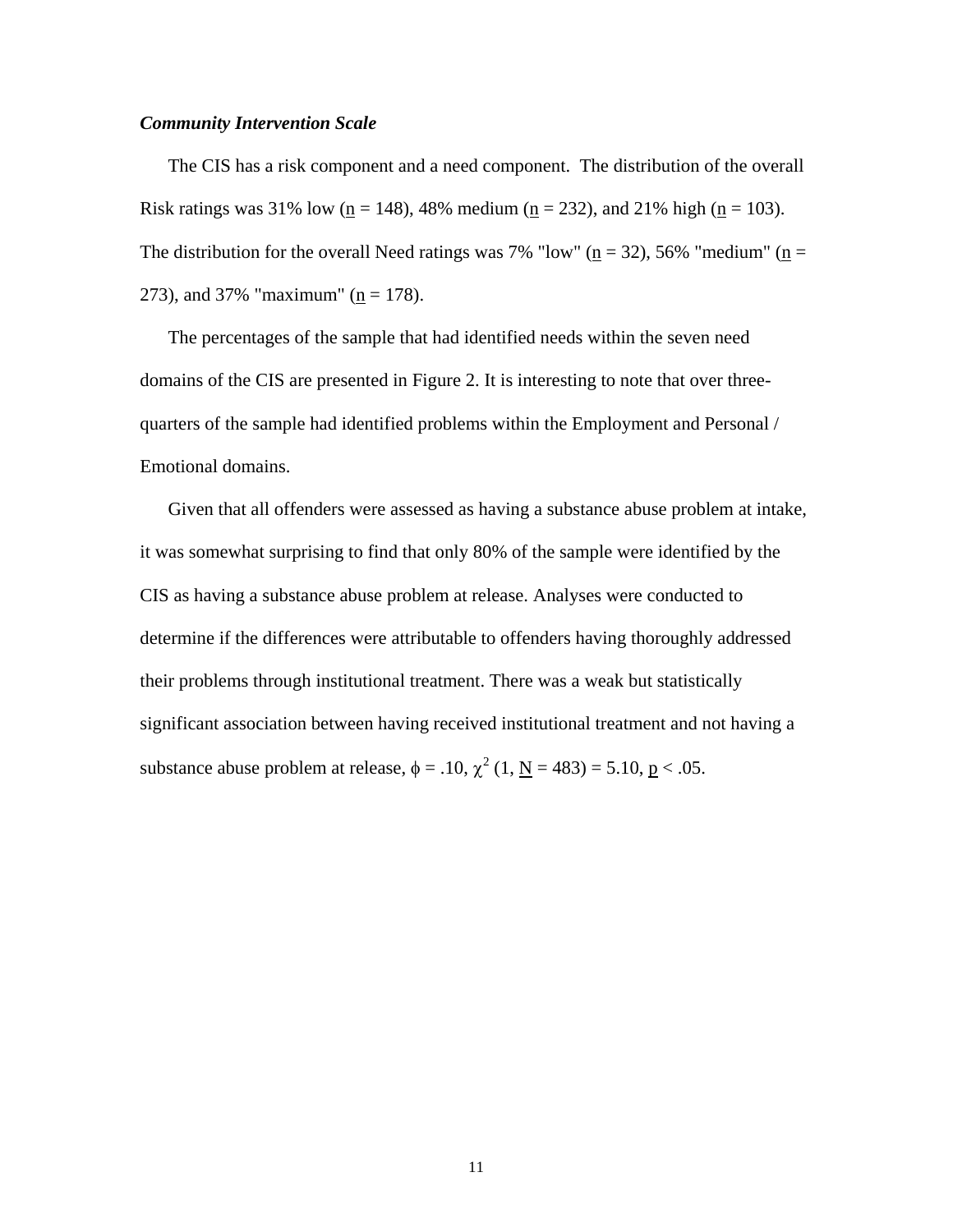<span id="page-16-2"></span>**Figure 2. Identified CIS Domain Needs**



Percentages of Entire Sample ( $n = 486$ ) with Identified CIS Domain Needs.

### <span id="page-16-0"></span>*Substance Abuse Treatment while Incarcerated*

 Over one-half of the sample successfully completed one or more substance abuse treatment programs while incarcerated: 58% completed one or more programs  $(n = 278)$ and 42% did not complete any substance abuse treatment programs  $(n = 205)$ .

#### <span id="page-16-1"></span>*Release Conditions*

 All women within the sample had been granted a conditional release from federal custody. Table 1 describes the types of conditions that were associated with their releases, and how common each of the conditions were. The most common conditions involved following a treatment regimen, avoiding certain persons and obtaining psychological counseling in the community. Only 10% of the women were ordered to abstain from the use of intoxicants; this is surprising because all of the women had been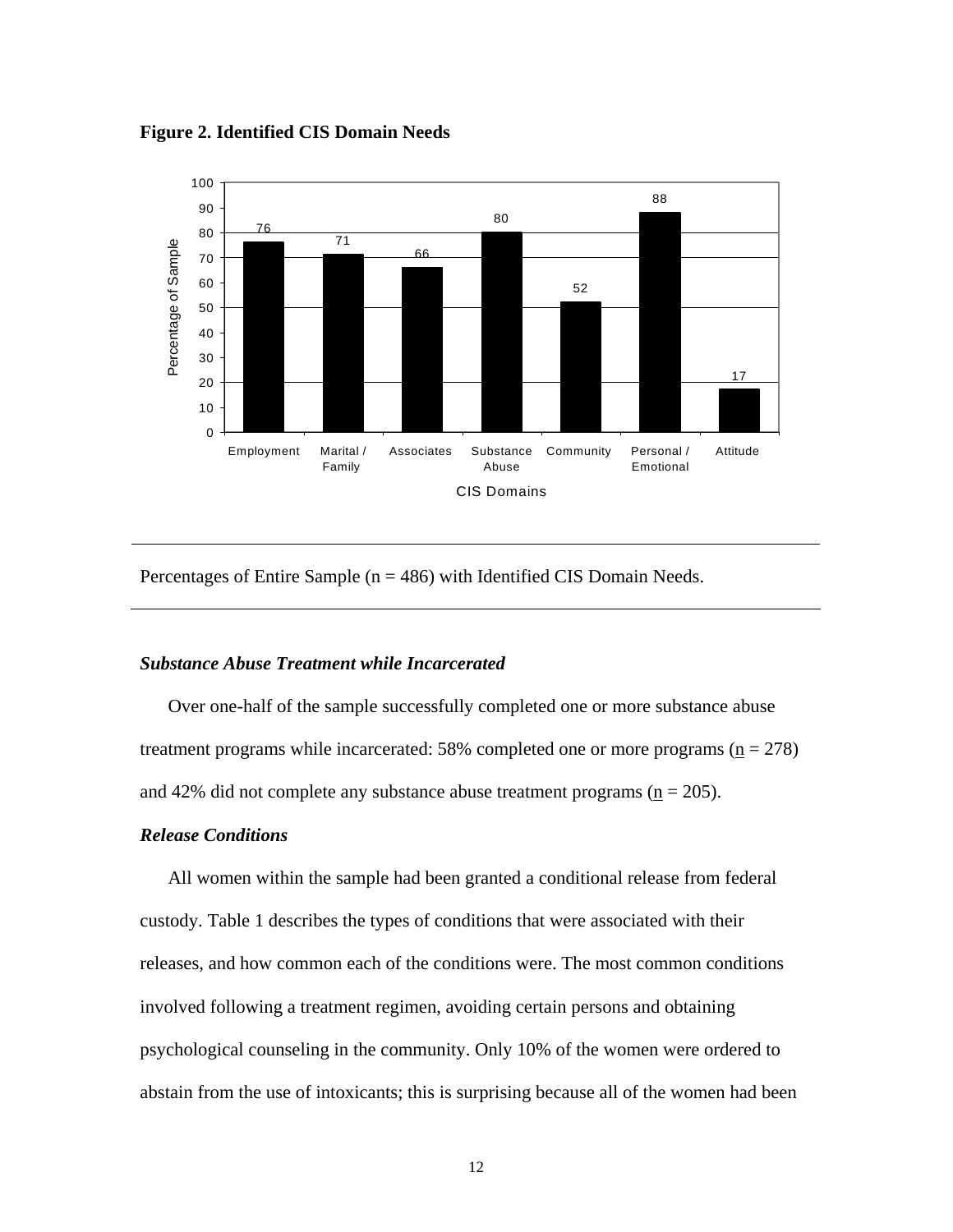identified as having a substance abuse problem at intake. The modal number of conditions imposed was 1; the mean number of conditions imposed was  $M = 2.55$  (SD = 1.67); the number of conditions imposed ranged from 0 to 8.

<span id="page-17-0"></span>

| Table 1. Percentage and Frequency of Release Conditions |  |  |
|---------------------------------------------------------|--|--|
|                                                         |  |  |

|                                        | Percentage of total Sample $(\underline{n}/483)$ |
|----------------------------------------|--------------------------------------------------|
| <b>Avoid Certain Persons</b>           | 36% (172)                                        |
| <b>Abstain From Intoxicants</b>        | 10\% (47)                                        |
| <b>Obtain Psychological Counseling</b> | 32% (156)                                        |
| <b>Follow Treatment Conditions</b>     | 38% (185)                                        |
| <b>Avoid Certain Places</b>            | 10% (47)                                         |
| Other                                  | 14% (70)                                         |
|                                        |                                                  |

Notes. Condition categories are discrete, however, offenders often had more than one condition associated with their release. Consequently, the sum of the percentages exceeds 100.

 It was also of interest to examine and compare the number of conditions imposed by region. Only four women were released from the Pacific Region; therefore, because they did not constitute a large enough group for the purposes of these analyses, they were excluded from this set. Table 2 presents the mean number of conditions, and sum of rank scores for each region. The results of the Kruskal-Wallis test, the nonparametric analogue to ANOVA, indicated that at least one of the regions differed from the others with respect to the median number of conditions imposed,  $\chi^2$  (3, N = 479) = 276.53, p < .001. Additional contrasts performed upon the ranked scores were undertaken to identify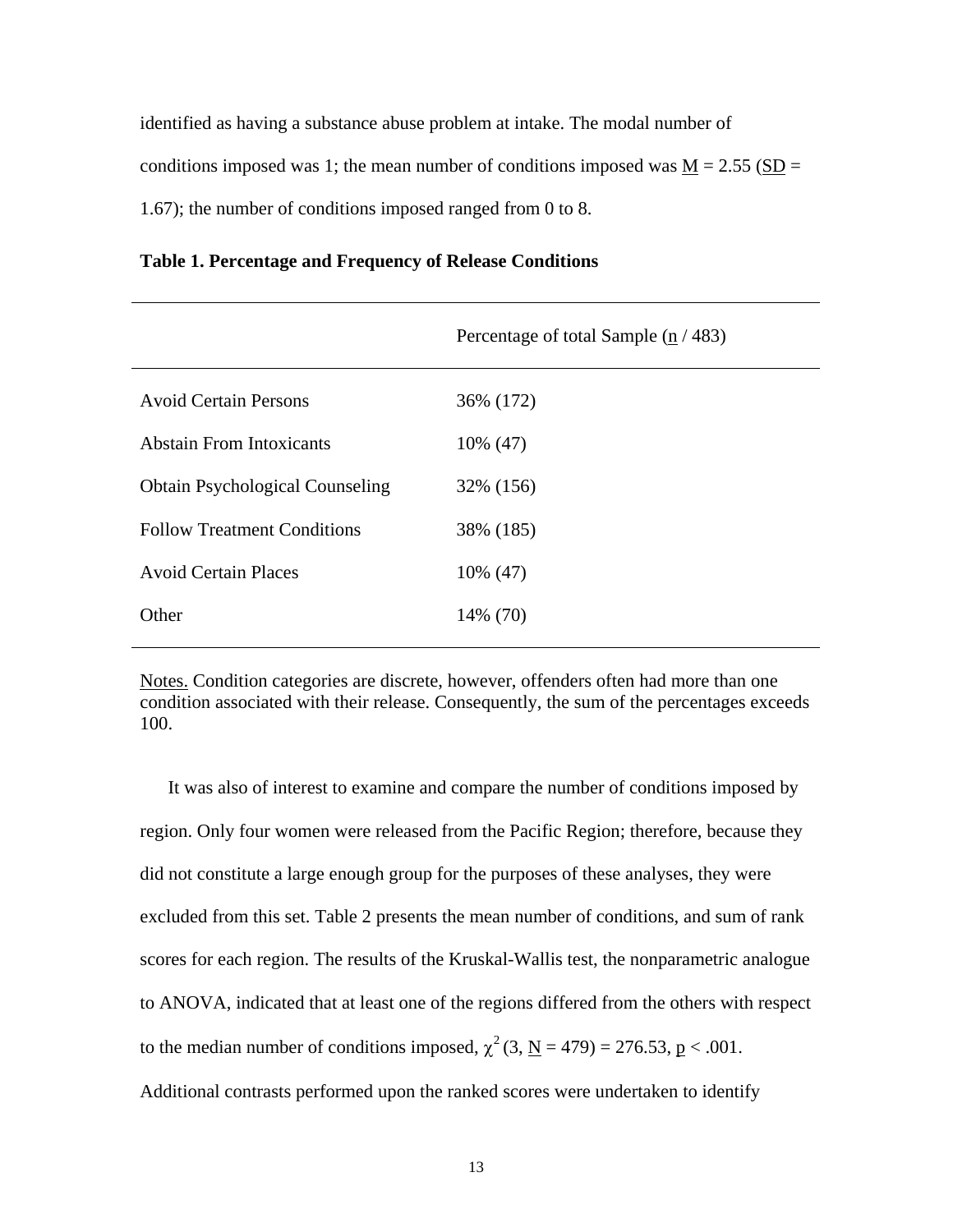regional differences. As indicated in Table 2, women released in the Ontario region had significantly more conditions imposed upon them relative to the other three groups; and women released in the Prairie region had significantly less conditions imposed upon them compared to the other three regions.

| Region                | $\underline{n}$ | Median         | <b>Mean Rank Score</b> | <b>SD Rank Score</b> |
|-----------------------|-----------------|----------------|------------------------|----------------------|
| Ontario <sup>A</sup>  | 147             | $\overline{4}$ | 380.69                 | 83.30                |
| Quebec <sup>B</sup>   | 27              | 3              | 267.89                 | 112.76               |
| Atlantic <sup>B</sup> | 74              | 2.5            | 245.76                 | 99.68                |
| Prairie <sup>C</sup>  | 231             | 1              | 145.37                 | 82.75                |
|                       |                 |                |                        |                      |

Median, Mean Ranks, and Standard Deviation of Mean Ranks.

<span id="page-18-1"></span>**Table 2. Number of Conditions by Region** 

Notes.  $N = 479$ . Superscript letters represent the results of median contrasts. Contrasts were performed with t-tests upon rank scores. Offenders released from the Pacific Region were excluded because of low frequency  $(n = 4)$ .

### <span id="page-18-0"></span>*Revocation*

 Approximately one-half of the offenders (52%) successfully completed their sentences in the community ( $n = 180$ ), or had been successfully living in the community for at least one year post-release when the follow-up period ended ( $n = 72$ ). The other half of the sample  $(48\%, n = 231)$  returned to federal custody following their first conditional release.

 Within the group of offenders who had their conditional release revoked, approximately one-third (32%) returned with a new offence  $(n = 75)$ . Overall, the base rate for revocation with a new offence during the conditional release period was 16%.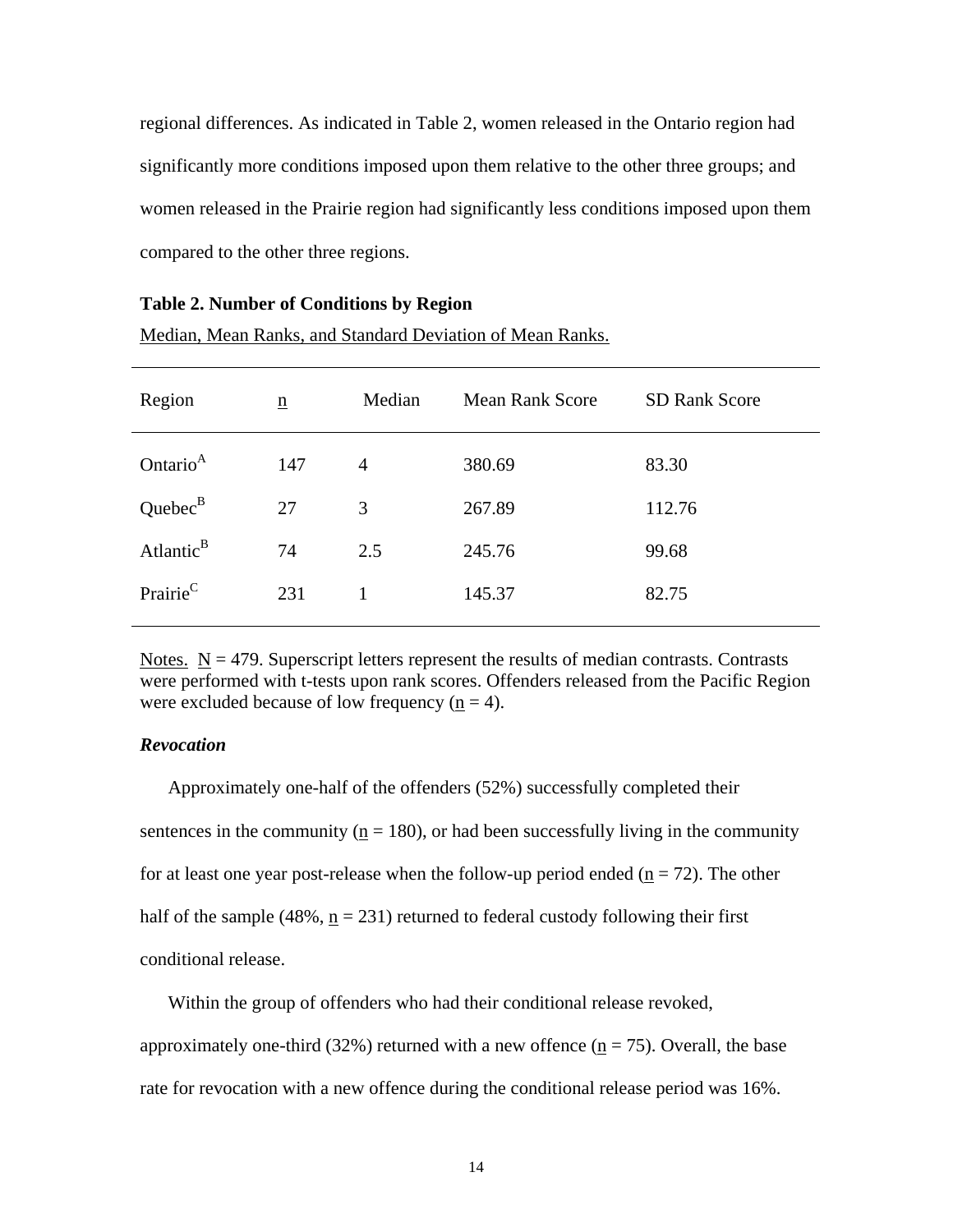Figure 3 describes the types of new offences that were committed by the women during the conditional release period. Not surprisingly, most offenders returned with a miscellaneous non-violent offence: this offence category included offences related to breaches of parole.

 Within the group of offenders who committed a new offence, only one quarter committed a new offence involving interpersonal violence  $(\underline{n} = 19)$ , and over half of these violent offences involved robbery. The overall base rate for revocation with a new violent offence was 4%.



<span id="page-19-0"></span>**Figure 3. Offence Readmission Type**

Percentages of Offence Readmission type within Subsample of Offenders who had their Conditional release Revoked with New Offence ( $n = 75$ )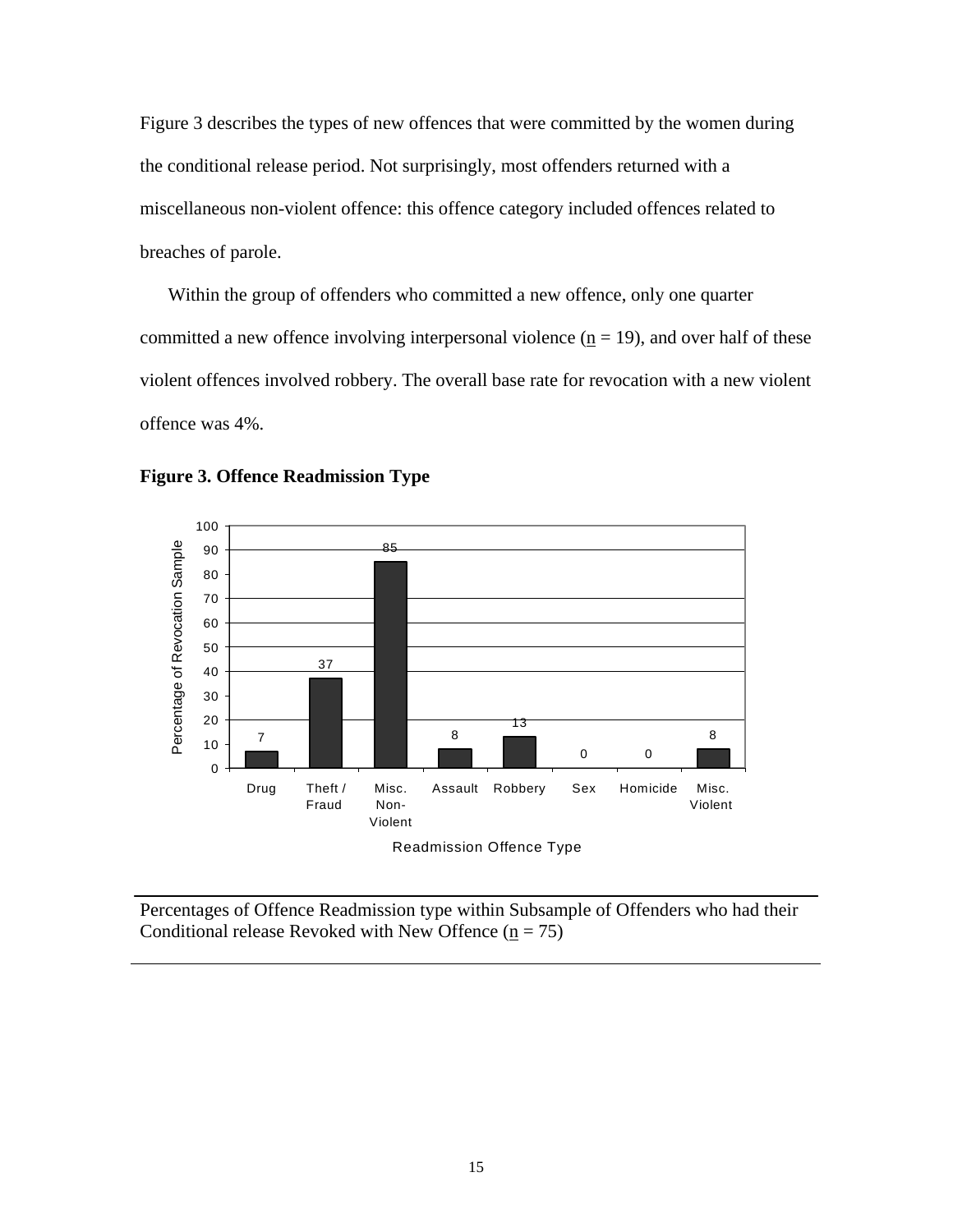#### <span id="page-20-0"></span>**ANALYSES**

 The areas examined in this study allowed the researchers to explore factors that may be predictive of revocation of conditional release for women offenders who have a history of substance abuse. Several independent variables were considered, including type of release, age, CIS ratings, admission offence, substance abuse treatment while incarcerated, and number of conditions imposed on release. Three dependent variables were used: revocation, revocation with a new offence, and revocation with a new violent offence.

### <span id="page-20-1"></span>**Type of Conditional Release**

 The rates of revocation did not differ according to the type of conditional release granted  $\chi^2$  (2, <u>N</u> = 483) = 1.97, ns. Within the group of offenders granted day parole, 46% had their release revoked ( $n = 162$ ); within the group of offenders granted full parole, 54% had their release revoked ( $n = 22$ ); within the offenders released at their statutory release date, 53% were returned to federal custody ( $n = 47$ ). A similar pattern of results was found in regards to revocation with a new offence, and revocation with a new violent offence.

#### <span id="page-20-2"></span>**Releasing Region**

 The percentages of revoked conditional releases did not differ across releasing region  $\chi^2$  (3, <u>N</u> = 479) = 4.94, <u>ns</u>: Atlantic, 58.1%; Quebec, 51.9%, Ontario, 42.9%; and Prairie, 46.3%. Again, cases from the Pacific region were not included in this analysis because only four offenders were released from that region (100% were revoked). Similarly, no differences across region were observed in regards to revocation with a new offence, or revocation with a new violent offence.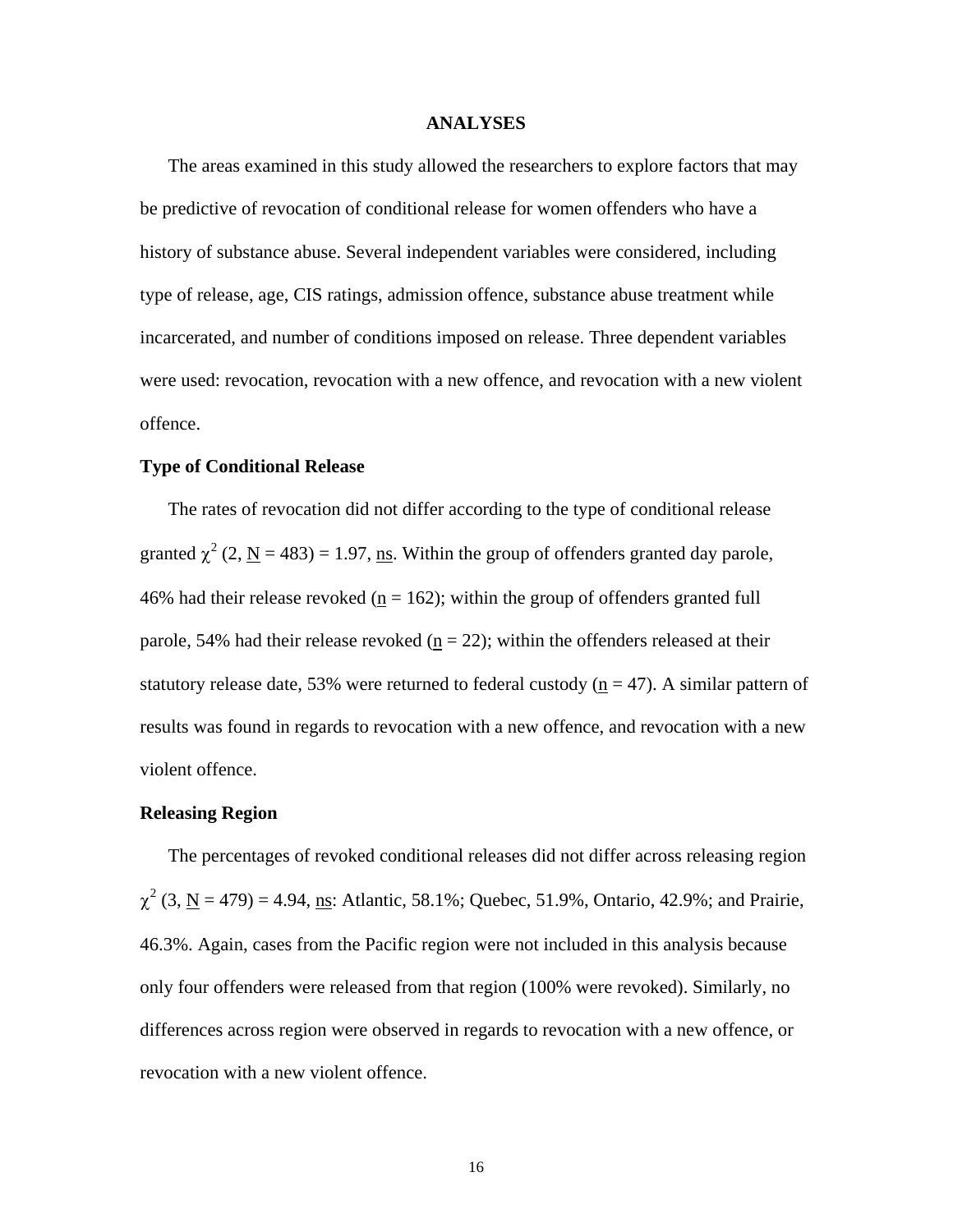<span id="page-21-0"></span> Age at release was significantly associated with revocation. Being older at release was associated with a lower likelihood of revocation,  $r_b = -0.19$ ,  $p < .001$ ; and a lower chance of revocation with a new offence,  $r_b = -0.11$ ,  $p < .05$ . However, there was not a significant correlation between age and revocation with a new violent offence,  $r_b = -0.06$ , ns.

### <span id="page-21-1"></span>**Admission Offence**

 Table 3 shows the correlations between admission offence type and conditional release revocation. The strongest predictor of revocation was having a current conviction for theft, fraud or break and enter. Having a current miscellaneous non-violent offence was moderately associated with all revocation types. Having an admission offence of robbery showed a weak association with both revocation and revocation with a new offence, and showed a moderate association with violent recidivism. Having an admission offence of homicide was associated with a lower likelihood of revocation.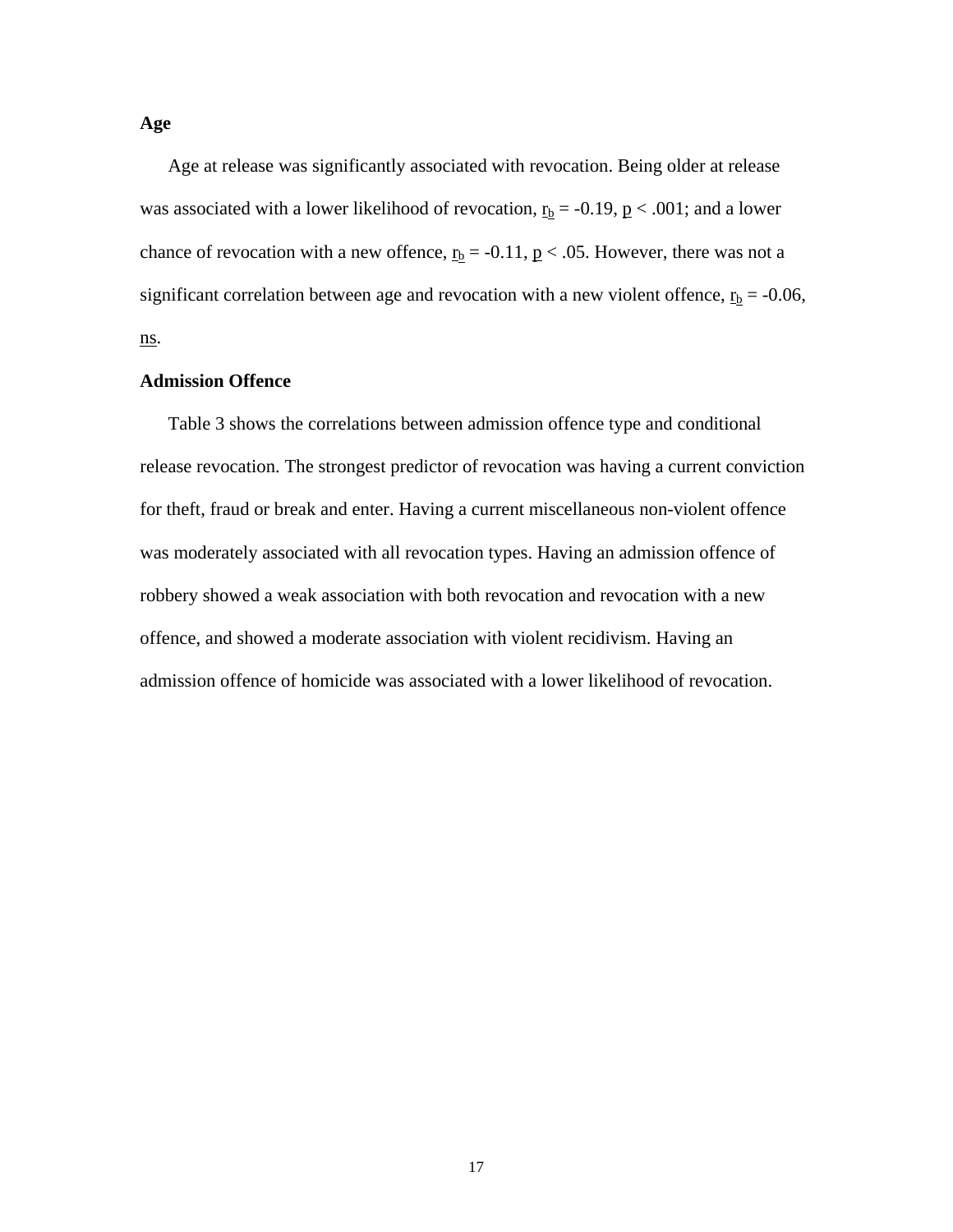| Past Offence          | Revoked  | New Offence | New Violent Offence |
|-----------------------|----------|-------------|---------------------|
| Drug                  | .01      | .02         | $-.08$              |
| Theft, Fraud, B. & E. | $.24***$ | $.13**$     | .03                 |
| Other Non-Violent     | $.18***$ | $.16***$    | $.11*$              |
| Homicide              | $-.13**$ | $-.08$      | $-.04$              |
| <b>Sex</b>            |          | .03         | .06                 |
| Robbery               | $.12**$  | $.11*$      | $.21***$            |
| Assault               | .02      | .05         | $.10*$              |
| Other Violent         | .00.     | .05         | .08                 |

# <span id="page-22-1"></span>**Table 3. Correlation (**φ**) between Admission Offence and Revocation**

\* p < .05; \*\*p < .01; \*\*\*p < .001

Notes:

 $N = 483;$ 

-- indicates insufficient cell frequency to calculate phi(correlation)

Frequency distributions and Chi-squared values associated with each cell are presented in Appendix A

## <span id="page-22-0"></span>**Community Intervention Scale**

 Figure 4 depicts the percentage of offenders, within the CIS low, medium, and high Risk rating groups, who had their conditional release revoked. As expected, the revocation rates increased significantly across the low to the high groups; this general trend was observed across all outcome variables. Overall, the CIS Risk rating was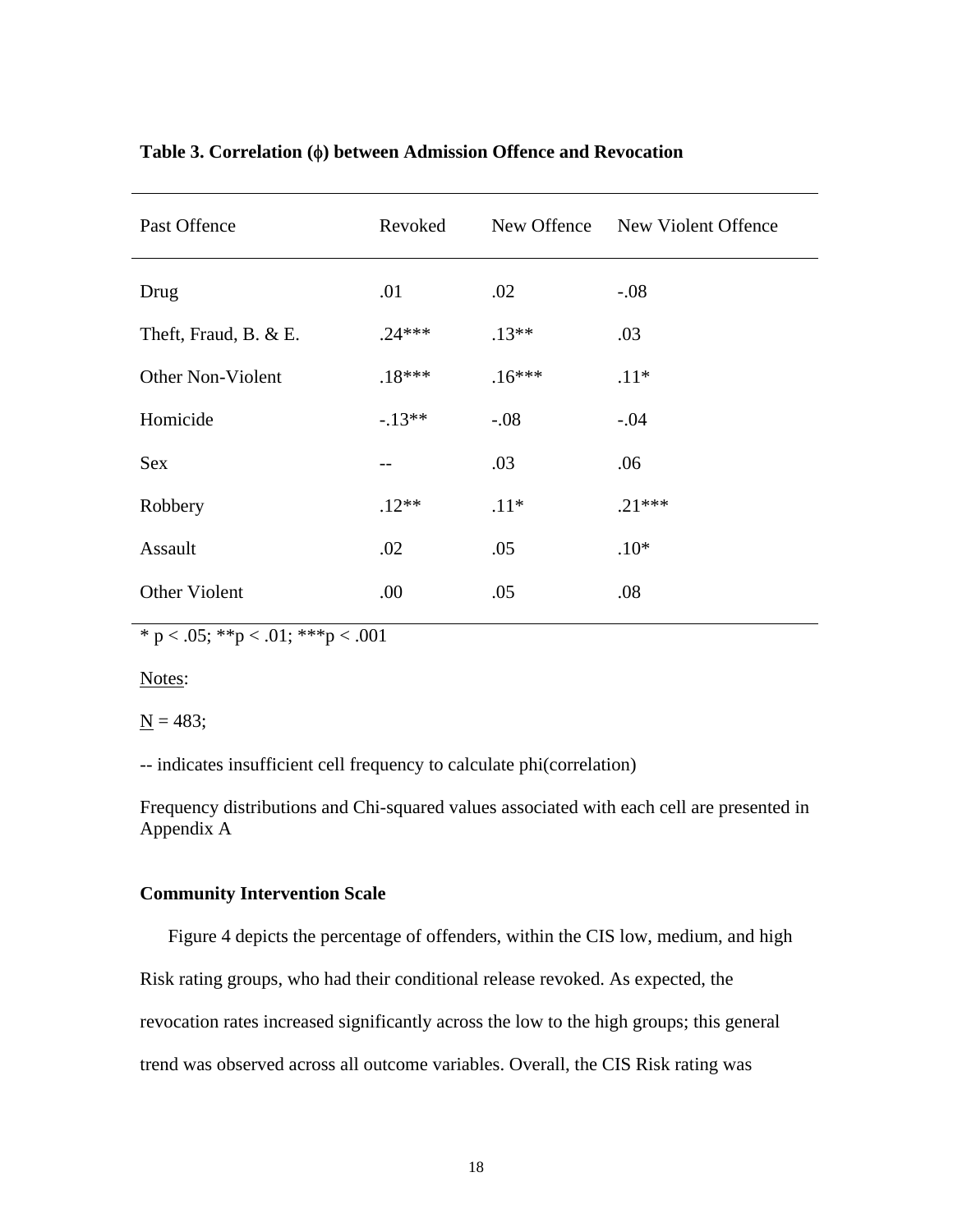moderately and significantly associated<sup>[1](#page-23-1)</sup> with revocation, Somer's <u>d</u> = .18, <u>z</u> = 4.94, <u>p</u> < .001; it was modestly associated with revocation with a new offence,  $\underline{d} = .08$ ,  $\underline{z} = 3.21$ , p < .01; and was weakly associated with revocation with a new violent offence,  $d = .04$ ,  $z = 2.72$ ,  $p < .01$ .



<span id="page-23-0"></span>**Figure 4. Revocations within CIS Risk Ratings by Outcome Variable**

Percentage of Revocations within CIS Risk Ratings by Outcome Variable.

 $\overline{a}$ 

 Figure 5 depicts the percentage of offenders, who had their conditional releases revoked, within the CIS low, medium, and high Need rating groups, for each of the outcome variables. Again, the linear trend is visible for each outcome variable. The CIS

<span id="page-23-1"></span><sup>&</sup>lt;sup>1</sup> Somer's  $\frac{d}{dx}$  is an appropriate measure of association when the variables are categorical, ordinally scaled, and where one variable is being used to predict another (Siegel  $\&$ Castellan, 1988). It is similar to a correlation coefficient in that it can range from -1 to 1, and 0 indicates that there is no association between the variables.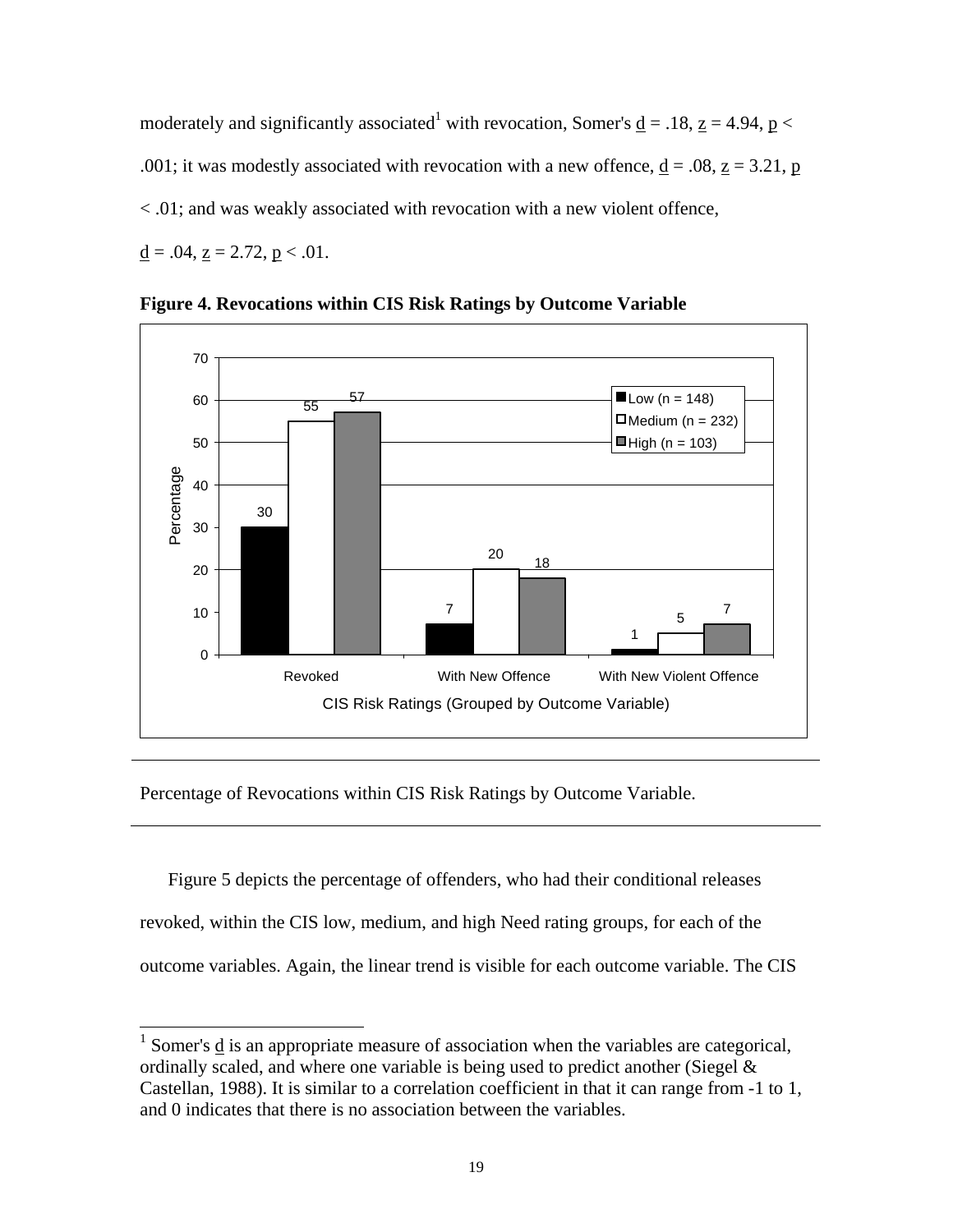Need rating was moderately associated with conditional release revocation,  $\underline{d} = .20$ ,  $\underline{z} =$ 5.07,  $p < .001$ ; the CIS Need rating was significantly associated with revocation with a new offence,  $\underline{d} = .06$ ,  $\underline{z} = 2.17$ ,  $\underline{p} < .05$ . However, the Need rating failed to demonstrate a statistically significant association with revocation with a new violent offence,  $\underline{d} = 0.02$ ,  $\underline{z}$  $= 1.28$ , ns.



<span id="page-24-0"></span>**Figure 5. Revocations within CIS Need Ratings by Outcome Variable**

#### Percentage of Revocations within CIS Need Ratings by Outcome Variable

 Table 4 presents the correlations (φ) between the CIS need domains and the revocation outcome variables. Several of the CIS need domains showed modest correlations with revocation; including, Education / Employment, Associates, Substance Abuse, Community, and Attitudes. Similarly, Employment, and Community were modestly associated with revocation with a new offence. None of the CIS need domains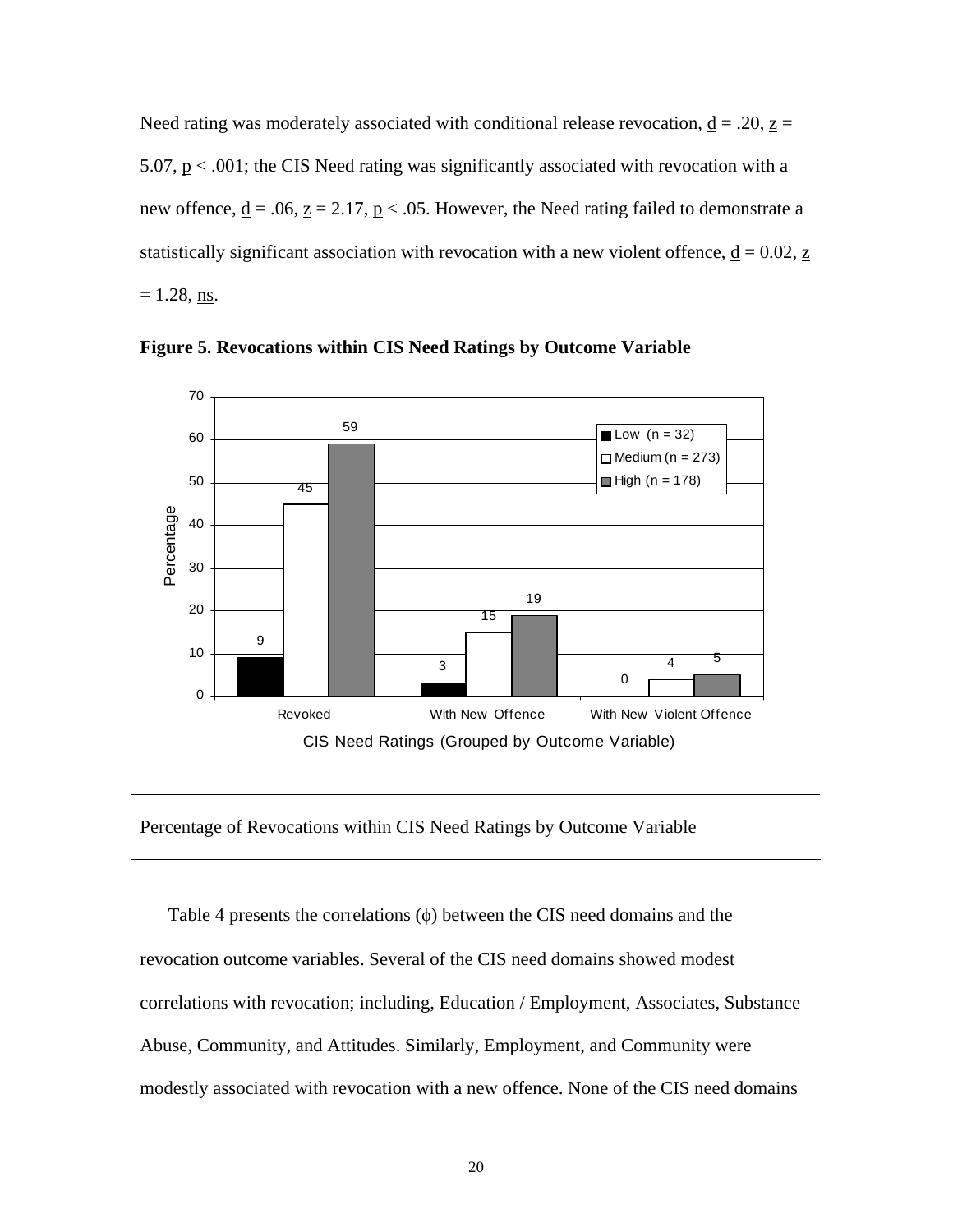demonstrated a significant association with revocation with a new violent offence. This is not surprising, however, given the low base rate of revocation with a new violent offence.

| Scale scores           | Revoked  | New Offence | New Violent Offence |
|------------------------|----------|-------------|---------------------|
| Employment             | $.15***$ | $.11**$     | .07                 |
| Family                 | .01      | .05         | .04                 |
| Associates             | $.12**$  | .02         | .03                 |
| <b>Substance Abuse</b> | $.11*$   | .04         | .00                 |
| Community              | $.10*$   | $.10*$      | $-.02$              |
| Personal / emotional   | .01      | $-.02$      | .01                 |
| Attitude               | $.13**$  | .06         | .02                 |

<span id="page-25-0"></span>**Table 4. Correlation (**φ**) between Community Intervention Scale Areas and Revocation** 

\* p < .05; \*\*p < .01; \*\*\*p < .001

Notes:

 $N = 483;$ 

Frequency distributions and Chi-squared values associated with each cell are presented in Appendix A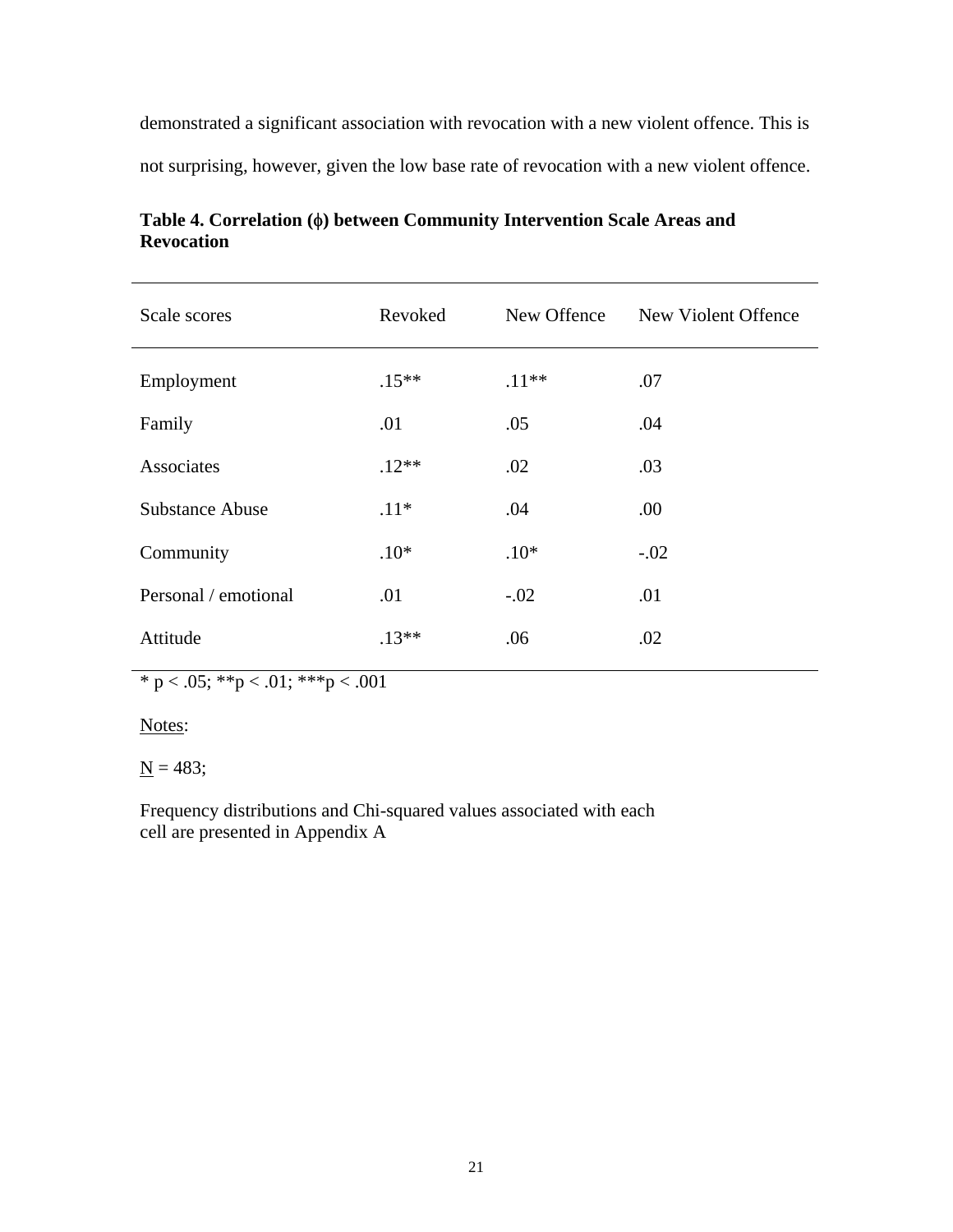### <span id="page-26-0"></span>**Substance Abuse Treatment While Incarcerated**

 Completion of a substance abuse treatment program taken while incarcerated was not associated with lower rates of revocation,  $\chi^2$  (2, <u>N</u> = 483) = 0.53, <u>ns</u>. Within the group of offenders that took no treatment programs, 50% had their conditional release revoked; within the group that took one or more treatment programs, 46% returned to federal custody. Similarly, completion of a substance abuse treatment program was not significantly associated with lower levels of revocation with a new offence, or revocation with a new violent offence.

### <span id="page-26-1"></span>**Number of Release Conditions**

 None of the specific condition types were related to revocation. Similarly, the number of conditions imposed was not associated with revocation,  $\underline{d} = 0.06$ ,  $\underline{z} = 1.55$ , ns. Of those women who had 0-1 conditions imposed, 41% had their release revoked; of those women who had 2-3 conditions imposed, 55% were returned to federal custody; lastly, of those women who had 4 or more conditions imposed upon release, 49% had their release revoked. Similar patterns of results were found in relation to the new offence, and new violent offence variables.

### <span id="page-26-2"></span>**Logistic Regression of all Significant Variables**

 A backward logistic regression was conducted in order to reduce the set of identified predictive variables to those that predict revocation in a unique way. All of the variables that had demonstrated an association with revocation were included in the analyses.

 Six variables did not make significant unique contributions to the model; they were removed in the following order: Associates, Community, Admission Miscellaneous Non-Violent, Admission Robbery, Admission Homicide, CIS Risk. The final model consisted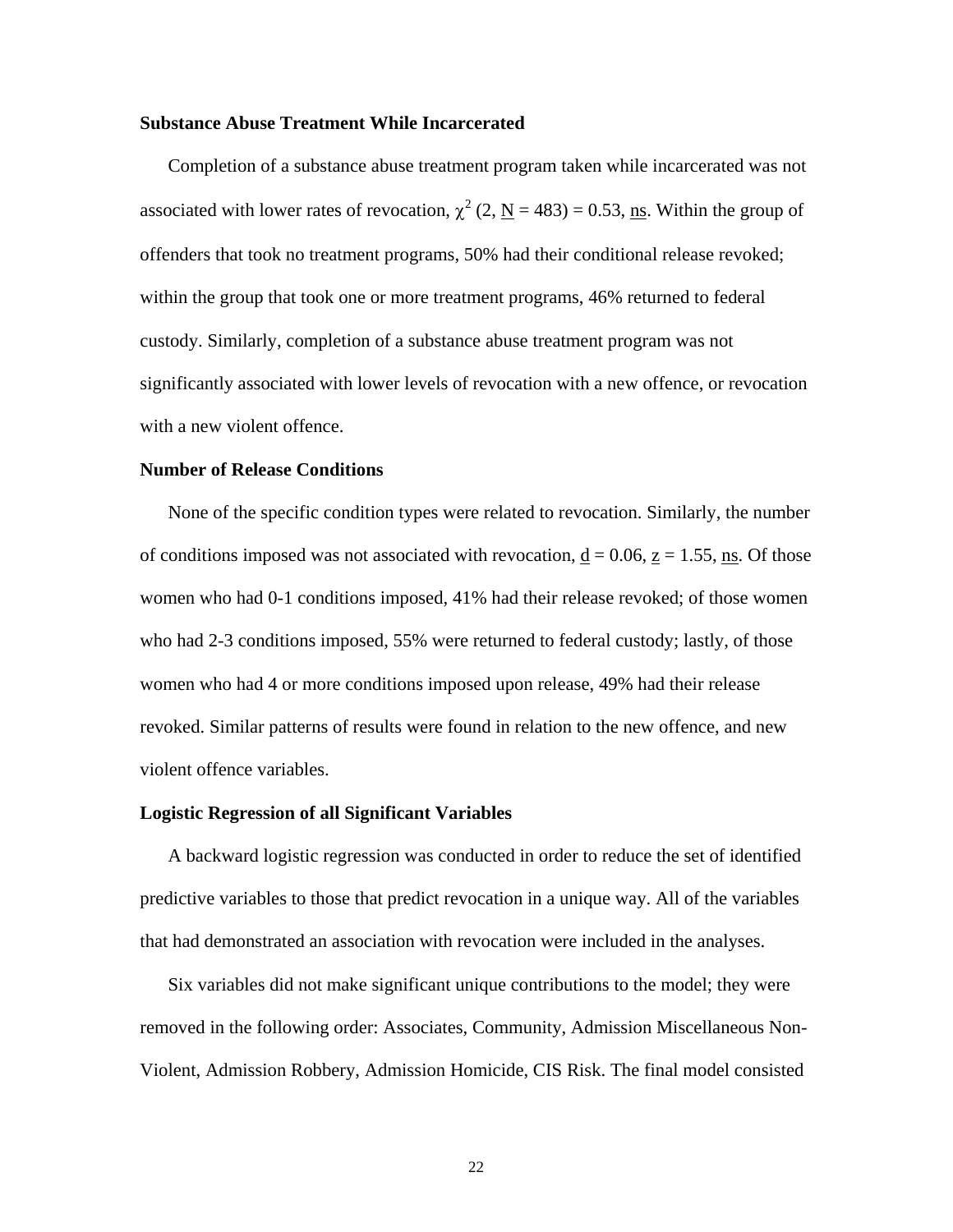of six predictors: Release Age (Negative); CIS Need; Employment; Substance Abuse; Attitude; and Admission Theft / Fraud / Break and Enter. The final model predicted revocation at better than chance levels, Likelihood Ratio  $\chi^2$  (5, <u>N</u> = 483) = 82.61, p < .001. The estimated  $R^2$  of the final model was .16. Prediction success was moderate; 72.6% of the offenders were correctly classified, while 26.4% were incorrectly classified by the model. Table 5 presents regression coefficients, chi-square tests for significance, odd ratios, and 95% confidence intervals for each of the seven predictors.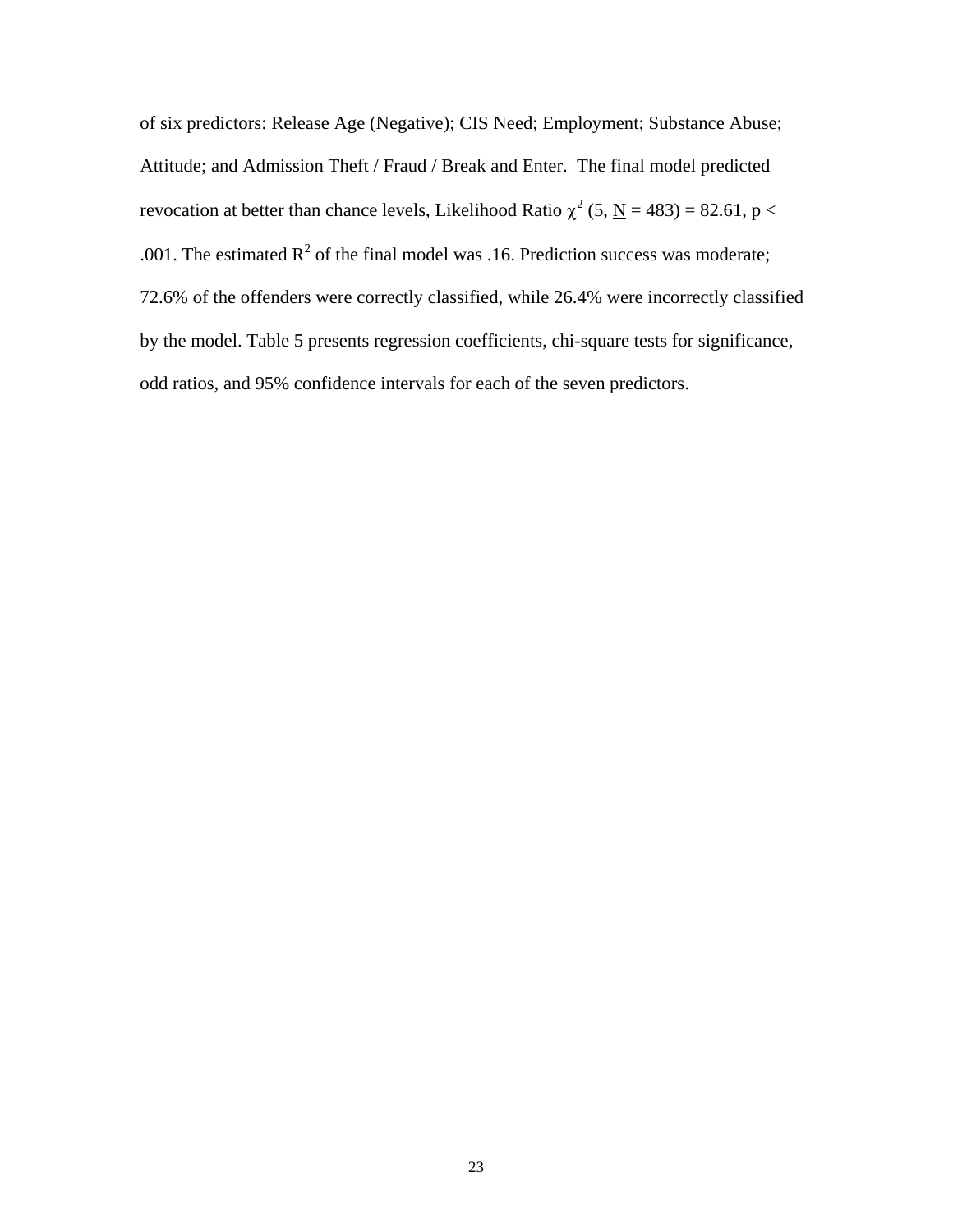|                                      |                |            |                   | Intervals | 95% Confidence |
|--------------------------------------|----------------|------------|-------------------|-----------|----------------|
| Variables                            | B              | $\chi^2$   | <b>Odds Ratio</b> | Upper     | Lower          |
| Release Age <sup>1</sup>             | $-.28$         | $5.31*$    | .75               | .59       | .96            |
| CIS Need                             | .61            | $10.85***$ | 1.83              | 1.28      | 2.63           |
| Employment                           | .33            | $5.37*$    | 1.39              | 1.05      | 1.85           |
| <b>Substance Abuse</b>               | .36            | $7.63**$   | 1.44              | 1.11      | 1.86           |
| Attitude                             | .36            | $5.07*$    | 1.40              | 1.04      | 1.88           |
| Admission Theft /<br>Fraud / B. & E. | 1.10           | 24.91***   | 3.01              | 1.95      | 4.64           |
|                                      | Constant -4.41 | 38.94 ***  |                   |           |                |

# <span id="page-28-0"></span>**Table 5. Revocation as a Function of Risk, Need and Age**

Backward logistic regression analysis of revocation as a function of risk, need and age variables - final model

 $\text{`p} < .05; \text{**} \text{p} < .01; \text{***} \text{p} < .001$ 

Notes. Release Age and CIS Need are three level variables; all others are dichotomous.

Release ages were categorized into three groups: 18-28, 29-35, 36,57.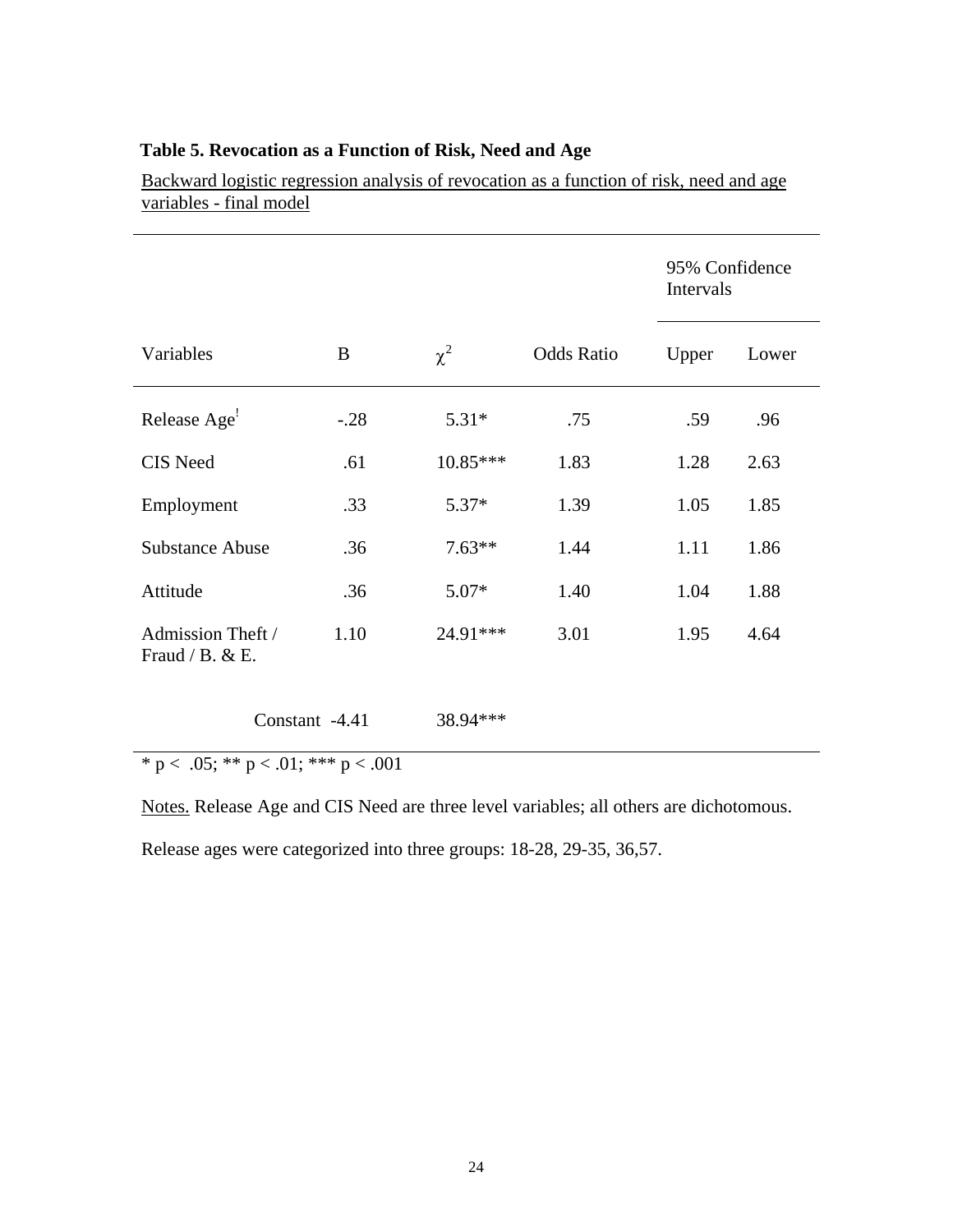#### <span id="page-29-0"></span>**DISCUSSION**

 The purpose of this study was to identify factors that are predictive of revocation of conditional release for substance abusing women. The discussion will first comment on the base rates of revocation and will then address each of the factors that were examined in this study.

 The base rate of revocation in this sample (48%) was considerably higher than that reported by Belcourt, Nouwens & Lefebvre (1993; 22%). The difference can be explained by two factors. First, Belcourt et al.'s sample consisted of women offenders who had never been previously incarcerated in a federal institution. The present sample included women with multiple periods of federal incarceration. Thus, the samples were different with respect to criminal histories. Second, Belcourt et al.'s sample was drawn from the general population of federal women offenders. The present sample consisted of only substance abusing women, who are at greater risk for recidivism compared to women who do not have substance abuse problems. (Dowden & Blanchette, 1999).

### <span id="page-29-1"></span>**Age of Release**

 Age at release was negatively associated with revocation: increasing age was associated with a lower likelihood of revocation. Further, release age made a significant unique contribution towards predicting revocation in the regression model. These results are consistent with those of Bonta et al. (1995) who found that age of admission, and age at prerelease interview, were related to recidivism in a sample of federally sentenced women offenders. Belcourt et al. (1993) also reported an association between age and recidivism. In contrast, Funk (1999) did not find an association between age and revocation. However, that study involved a sample of juvenile women offenders, which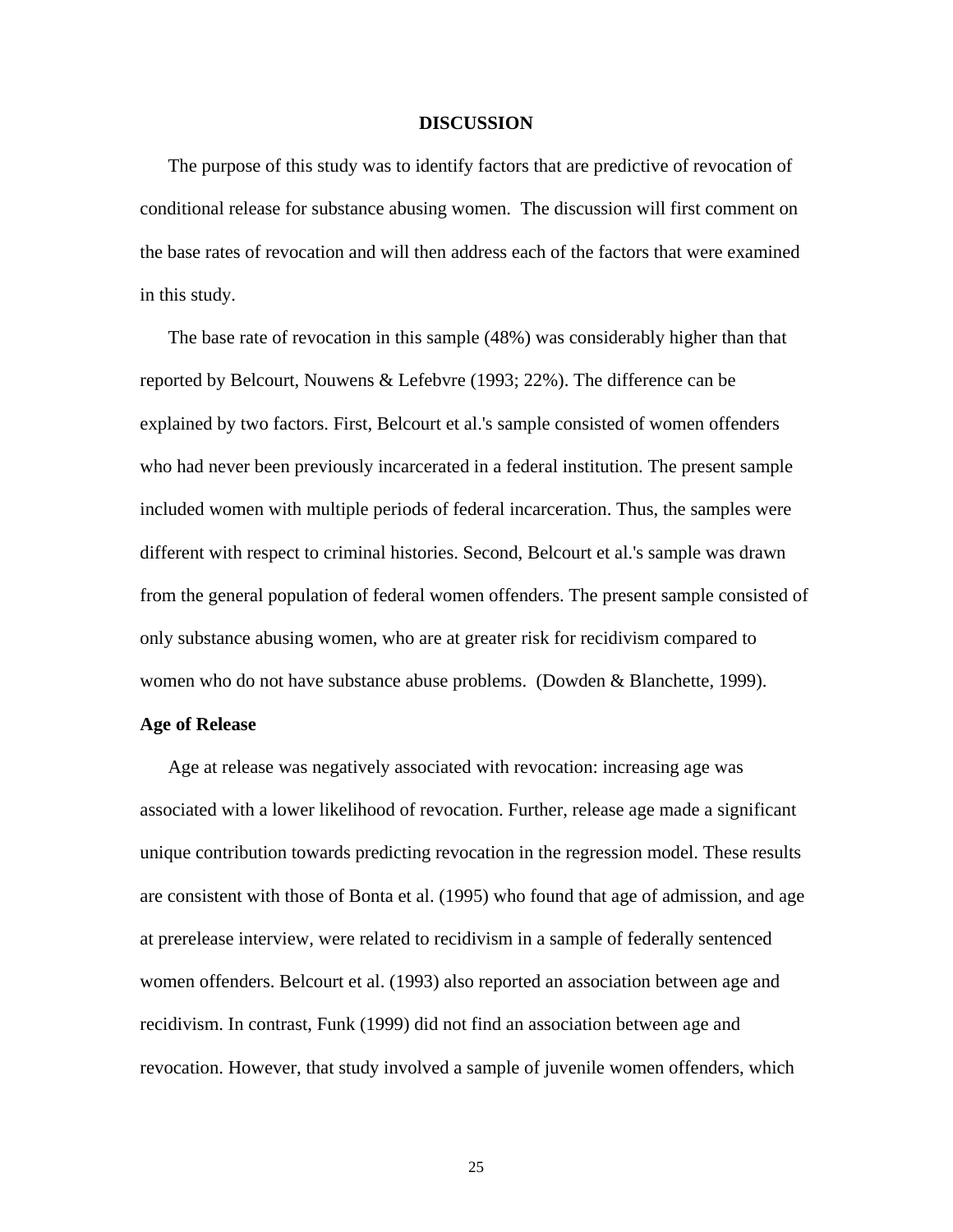had an attenuated age range. It is likely that the age range was not sufficient for the association between age and revocation to be apparent. Overall, it appears that age is a significant risk factor for substance abusing women offenders.

### <span id="page-30-0"></span>**Type of Release**

 Type of release was not related to revocation: the rates of revocation, revocation with a new offence, and revocation with a new violent offence were the same across each type of release. In contrast, Belcourt et al. (1995) found that the women offenders who were granted parole were far less likely to recidivate compared to the offenders who were held until their statutory release date. The differences with respect to these findings are difficult to explain. It may be possible that it is more difficult to make accurate release decisions, based on professional discretion, when dealing with substance abusing women.

### <span id="page-30-1"></span>**Release Conditions**

 The results indicated that there were regional variations on the number of conditions imposed upon offenders: Offenders in Ontario received the most conditions, and offenders in the Prairie region received the least number of conditions. Regional variations in the number of conditions imposed do not appear to be related to risk or need levels. The authors speculate that this variation may be attributed to differences amongst the decision-making bodies. Interestingly, the nature and number of imposed release conditions were not related to revocation rates. It was expected that the number of conditions would be positively associated with revocation failure: that high-risk offenders would be subject to more conditions, and would be supervised more closely, thereby increasing their chances of failure. This hypothesis was not borne out. Future research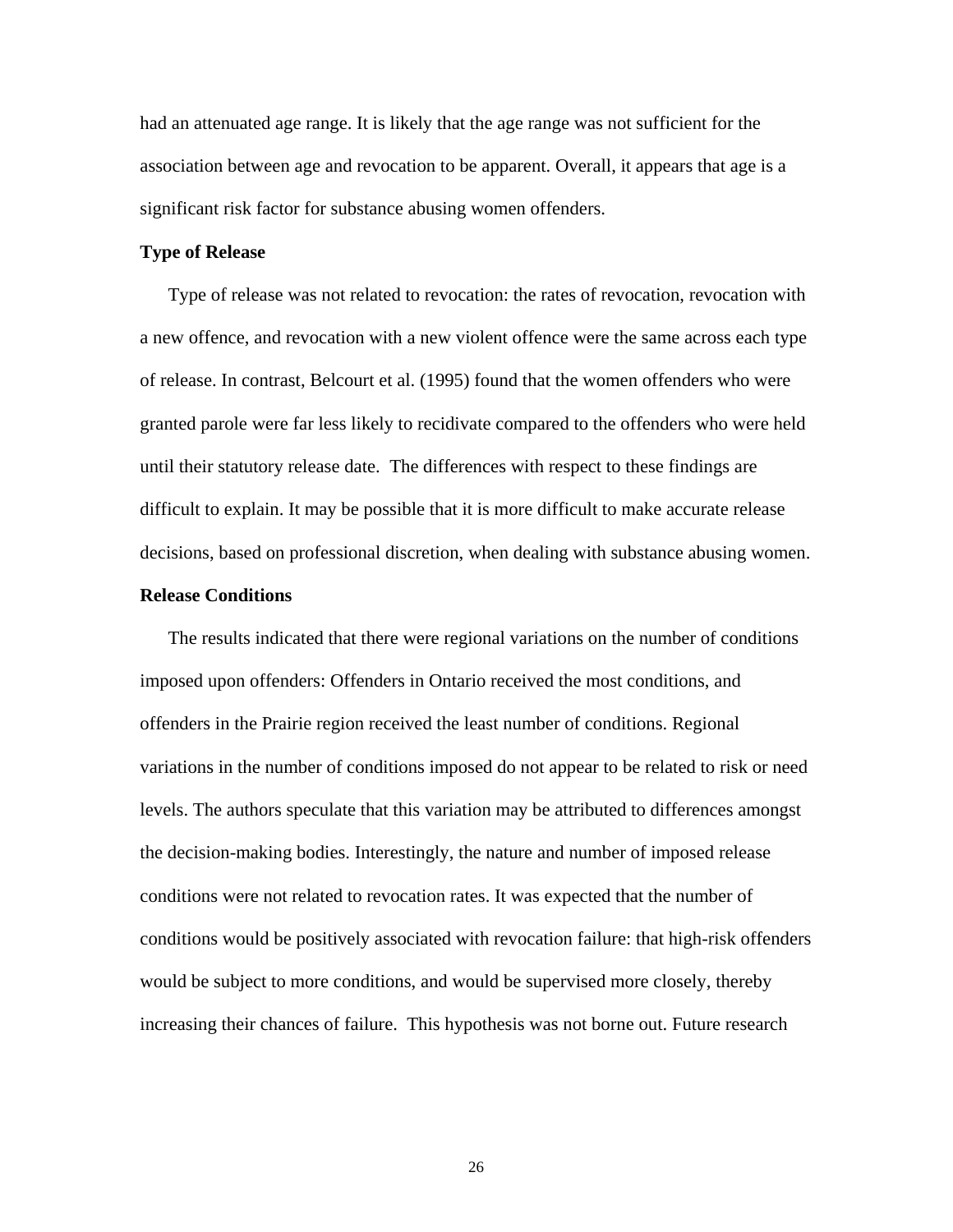might examine this issue further by looking at the nature and number of conditions in relation to the precise reasons for revocation.

 It was interesting to note that relatively few substance abusing women had conditions imposed related to drugs and alcohol. This contradicts the thought that women offenders with substance abuse problems are likely to fail on conditional release because of imposed conditions related to their addiction.

### <span id="page-31-0"></span>**Admitting Offence**

 Several interesting associations between admitting offence and conditional release revocation were observed. Having a current theft / fraud / break and enter offence was a moderate predictor of revocation, and revocation with a new offence. Similarly, the miscellaneous non-violent category was also associated with revocation. Having a current drug offence was not associated with revocation. Robbery was the only type of violent admitting offence that was positively associated with revocation. Notably, having a current offence involving homicide was associated with lower rates of reincarceration. The logistic regression analysis indicated that the current offence of theft / fraud / or break and enter was the strongest single offence type predictor, and that it captured the predictive aspects of the other admission offence variables.

 These findings are consistent with those of Belcourt et al. (1995) who found a positive association between recidivism and both property and robbery admission offences. They noted a negative association between revocation and having been convicted of murder. Similarly, Bonta et al.(1995), who found, in a sample of women offenders, that having a current offence of robbery was a significant predictor of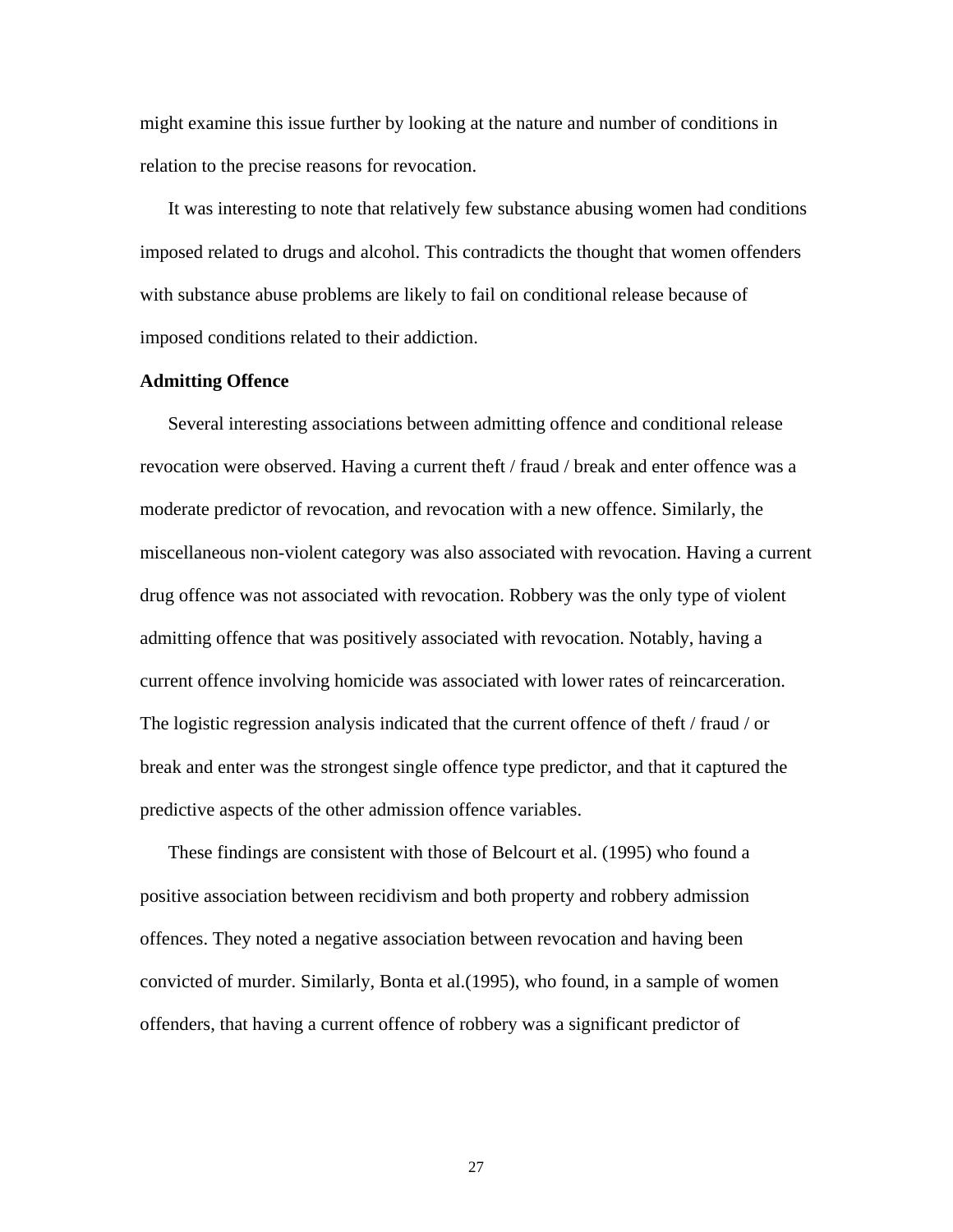recidivism, and that having a homicide admission offence was negatively associated with recidivism.

 The results suggest that a simple indicator of "severity of current offence" may not be an appropriate risk indicator for substance abusing women offenders. Instead of gauging the severity of the crime, it may be more appropriate to categorize offences according to if they were motivated by monetary gain (excluding drug offences). This variable might be particularly salient amongst women who have a substance abuse problem because having a serious drug addiction makes it difficult to hold down a job, and because maintaining an addiction is expensive. This hypothesis is tentative, and will require further investigation in a sample that includes women who have a substance abuse problem, and women who do not have a substance abuse problem.

#### <span id="page-32-0"></span>**Community Intervention Scale**

 Dowden and Blanchette (1999) found that substance abusing women offenders had more needs than non-substance abusers, and that they had higher need levels overall; the results of the present study reflect this. In the present sample of substance abusing women, the prevalence rates of identified needs across six of the seven CIS domains were higher than those based on a large mixed sample of women offenders, as reported by Dowden et al.(2001).

 It was surprising to find that only 80% of the sample were identified as having a substance abuse problem at release, because 100% of the sample was identified as having a substance abuse problem at intake. Results indicated that the differences between intake assessment and release assessment were, in part, attributable to offenders having addressed their substance abuse problems through treatment. It is also possible that some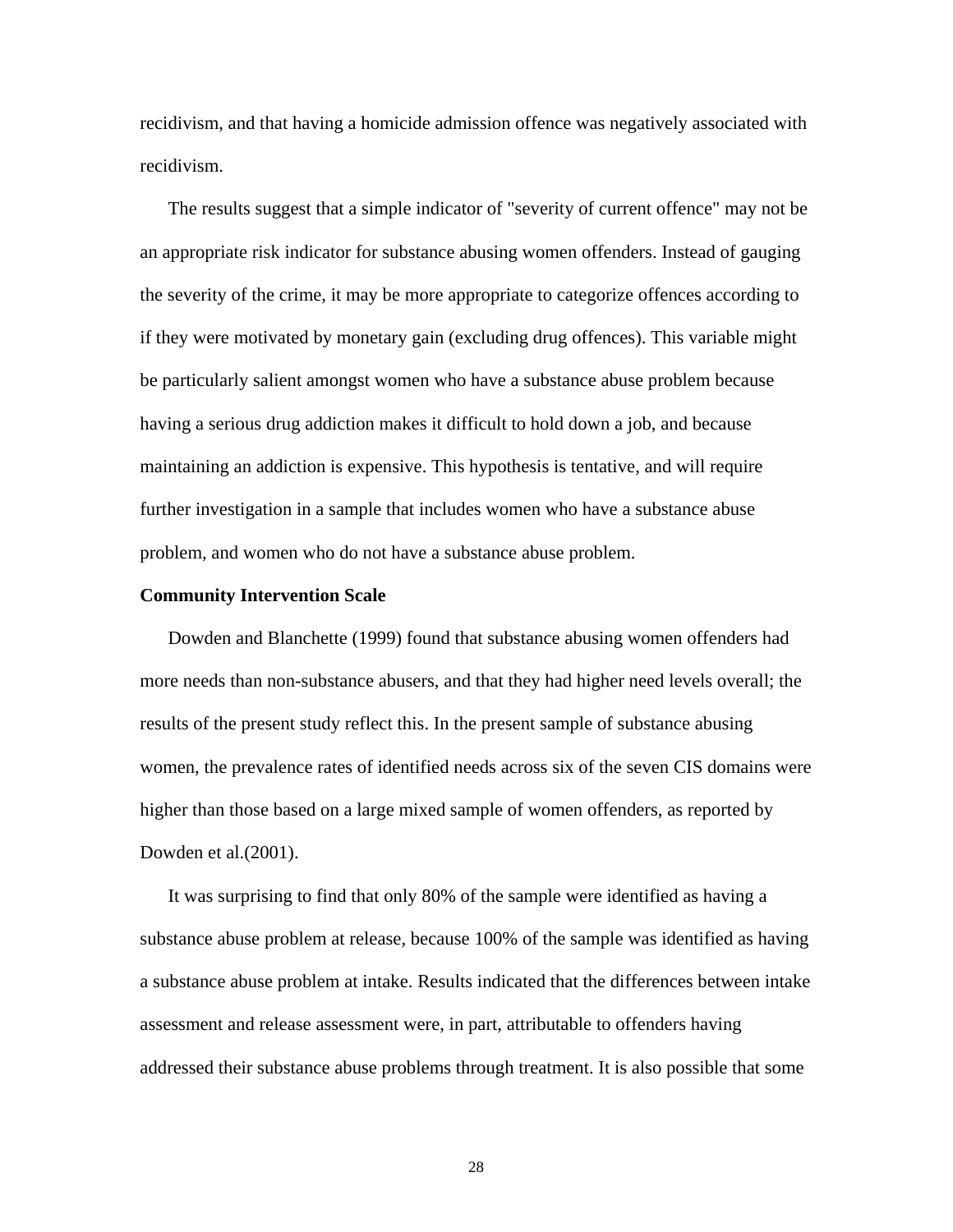offenders addressed their problems without treatment. Alternatively, the differences may be attributable to the assessment process. Assessment at admission and assessment at release may have been informed by different facts. Lastly, the workers who assessed the same facts at intake and release may have disagreed with respect to the appropriate rating. Further research on the inter-rater reliability of the OIA process and the CIS might help to clarify this matter.

 Five of the seven Community Intervention Scale need domains were significantly associated with recidivism: Employment, Associates, Substance Abuse, Community and Attitude. The overall CIS Risk and Need ratings were also moderate predictors of revocation. These results are largely consistent with those of Dowden et al. (2001), who examined the predictive validity of the CIS within a sample of women offenders. The exception was that the Personal / Emotional domain was predictive in their sample, but it was not within the current sample of substance abusing women.

 The regression analyses indicated that most of the CIS domains were independent predictors of revocation. The overall Risk rating, and the Community domain did not make a unique contribution towards predicting revocation. The results indicated that both of these variables overlapped considerably with the overall Need rating.

#### <span id="page-33-0"></span>**Treatment**

 This study failed to find an association between substance abuse treatment and revocation. This finding is consistent with prior studies (Bonta et al., 1995; Dowden & Andrews, 1999). Dowden and Blanchette (1999), reported that having received substance abuse treatment was associated with lower levels of recidivism; however, the association only appeared after limiting the sample to those offenders who, in addition to having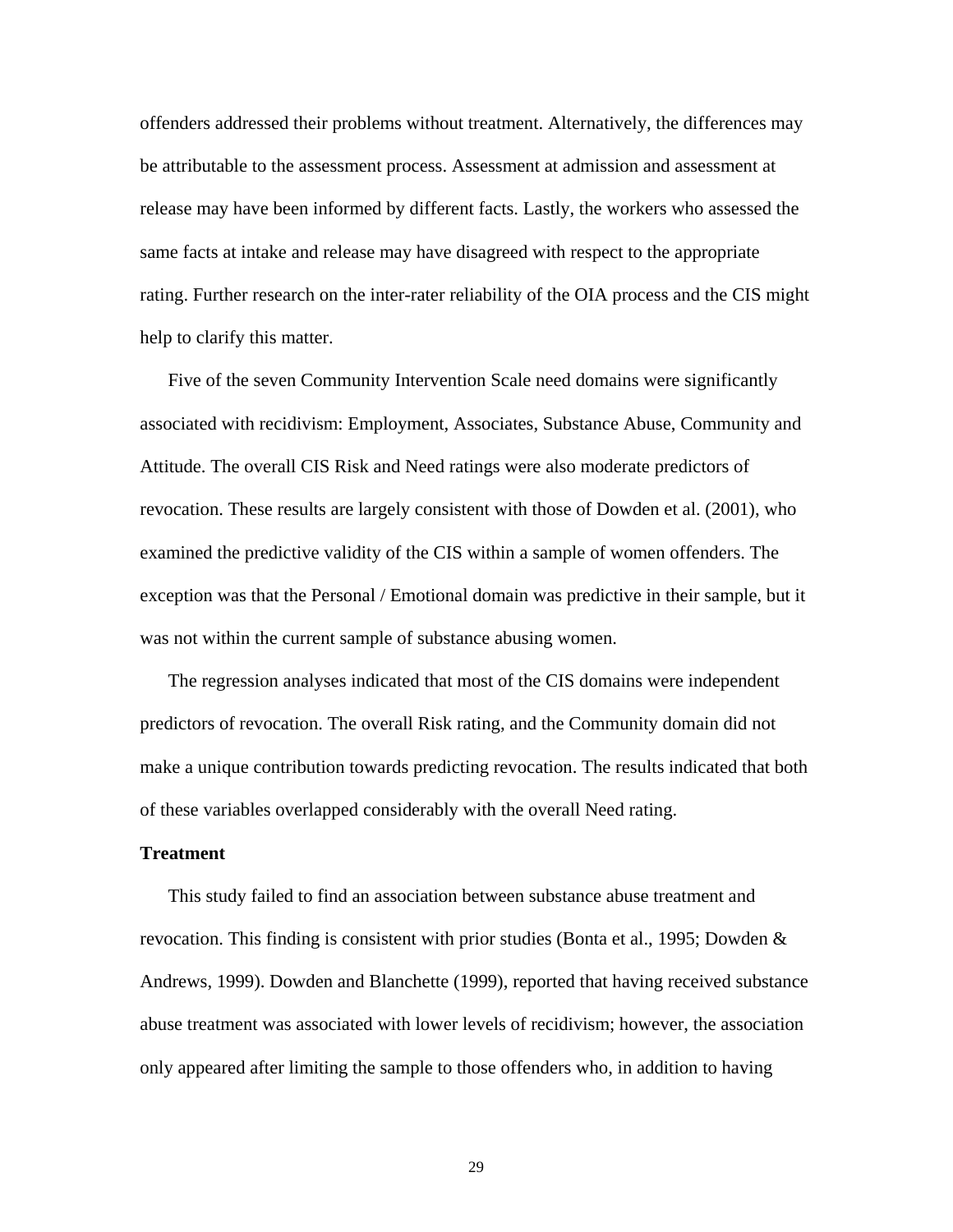been identified as having a substance abuse problem, were recommended to treatment. Had we followed a similar procedure, then it is conceivable that we would have had similar results. Nevertheless, having received any form of substance abuse treatment while incarcerated does not seem to be a predictor of conditional release success among substance abusing women offenders.

### <span id="page-34-0"></span>**CONCLUSION**

 The results of this study indicate that current practices -- the use of the CIS in particular -- are effective within the subpopulation of substance abusing women offenders. The results support the view that substance abuse is only one of many need factors, and that consideration of other known criminogenic need factors is relevant and necessary in the prediction of post-release outcome.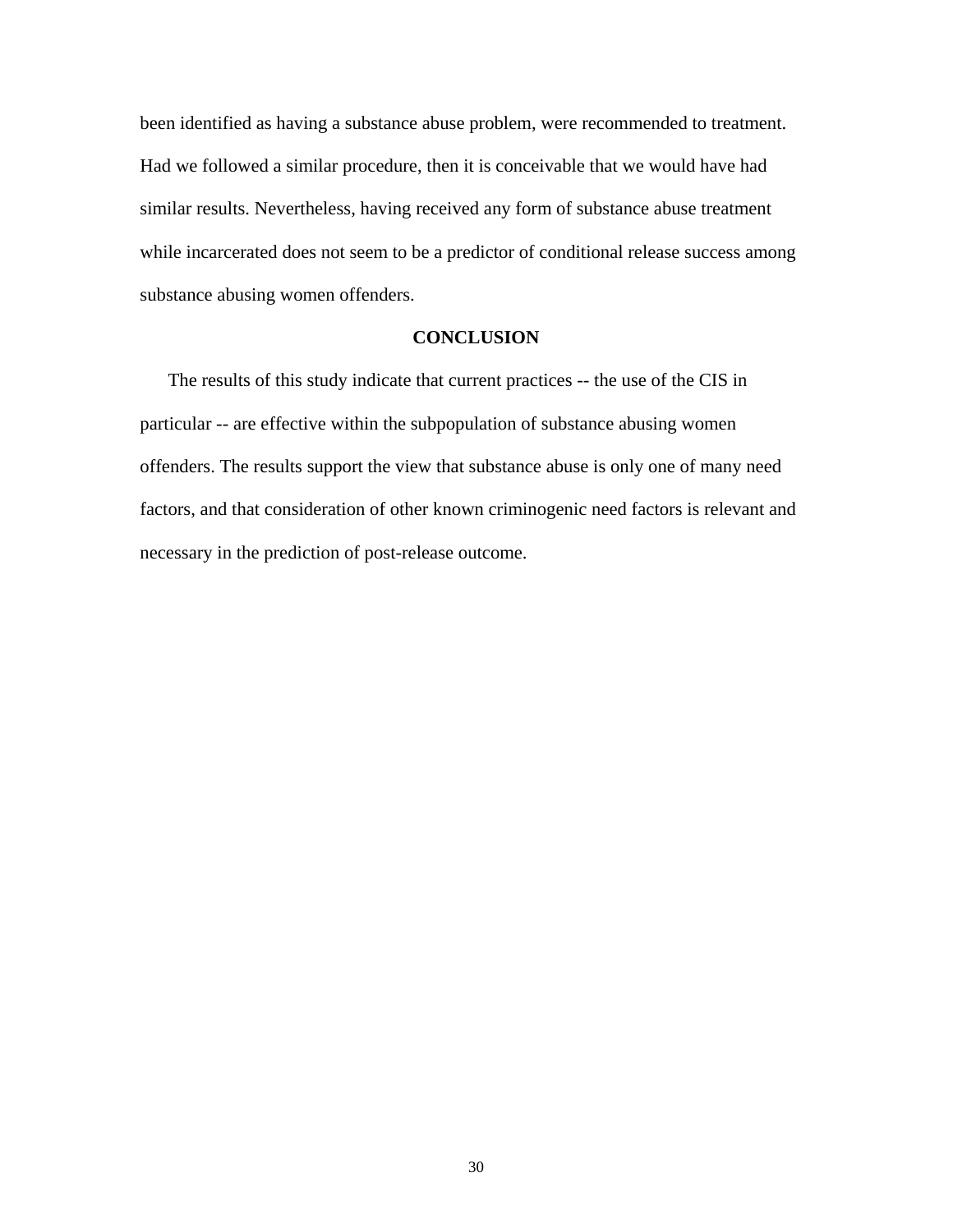### <span id="page-35-0"></span>**REFERENCES**

Andrews, D., & Bonta, J. (1998). *The Psychology of Criminal Conduct*,  $2^{nd}$  ed. Anderson Publishing Co.: Ohio.

 Belcourt, R., Nouwens, T., & Lefebvre, L. (1993). Examining the Unexamined: Recidivism Among Female Offenders. *Forum on Corrections Research 5*(3), 10-14. Ottawa ON.

 Blanchette, K. (1996). *The Relationship between Criminal History, Mental Disorder, and Recidivism Among Federally Sentenced Female Offenders.* Unpublished Masters Thesis, Carleton University, Ottawa, ON.

 Blanchette, K. (2001). *Classifying female offenders for effective intervention: Application of the case-based principles of risk and need*. Unpublished Comprehensive Paper, Carleton University, Ottawa, ON.

 Blanchette, K., & Motiuk, L. L. (1995). *Female Offender Risk Assessment: The Case Management Strategies Approach*. Poster presented at the Annual Convention of the Canadian Psychological Association, Charlottetown, PEI.

 Bonta, J., Pang, B., & Wallace-Capretta, S. (1995). Predictors of recidivism among incarcerated female offenders. *The Prison Journal, 75,* 277-294.

 Brown, S.L., Serin, R.C., & Motiuk, L.L. (in press). *Recommended Changes to the Dynamic Factor Identification and Analysis (DFIA) Instrument: Synthesizing Research and Practice.* Research Branch, Ottawa, ON: Correctional Service of Canada.

 Dowden, C., & Andrews, D. A. (1999). What works for female offenders: A metaanalytic review. *Crime and Delinquency. 45,* 438-452.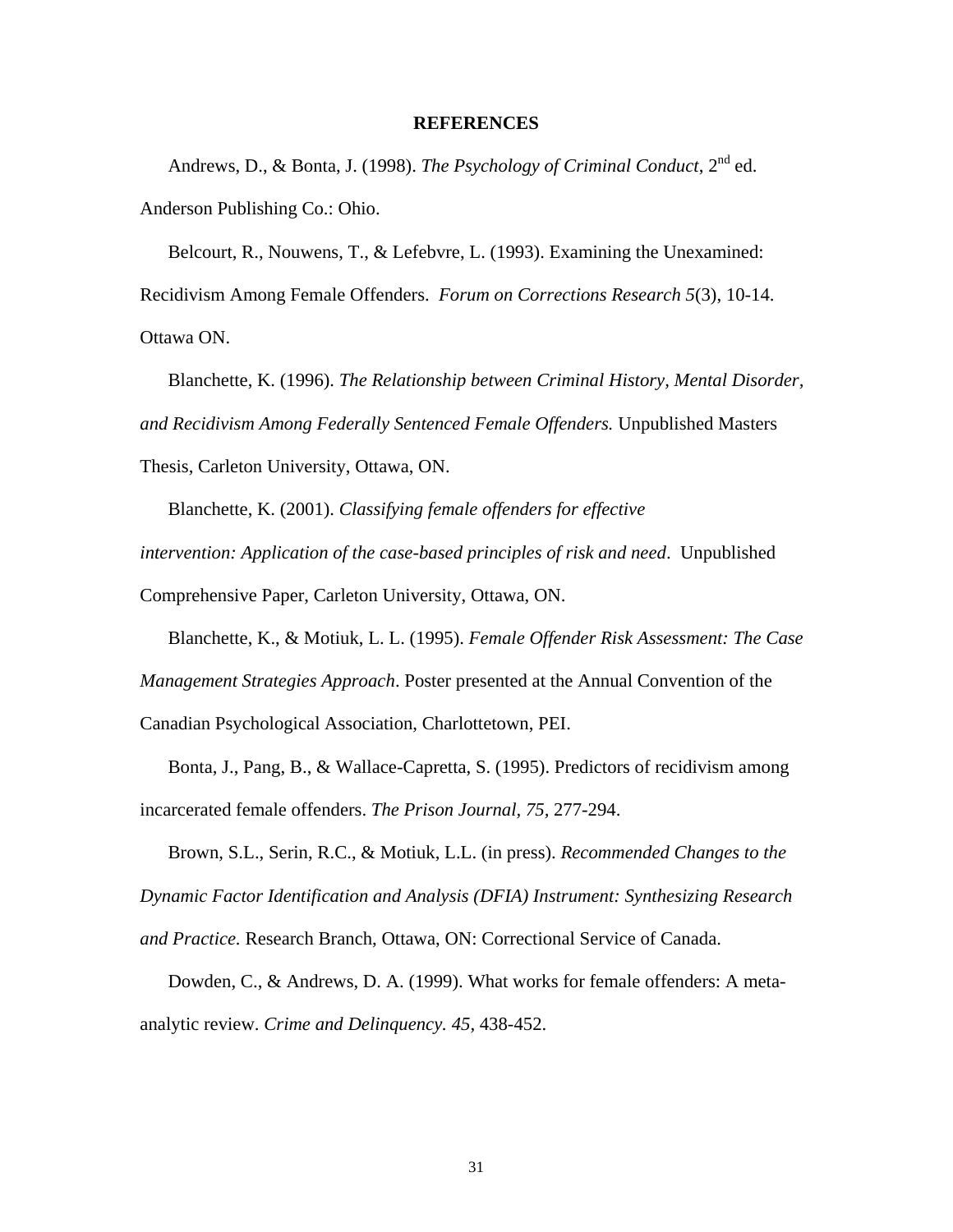Dowden, C., & Blanchette, K. (1999). *An Investigation into the Characteristics of Substance-Abusing Women Offenders: Risk, Need and Post-Release Outcome.* Research

Report No. R-81. Research Branch, Ottawa, ON: Correctional Service Canada.

Dowden, C., & Brown, S.L. (in press). The role of substance abuse factors in predicting recidivism: A meta-analysis. *International Journal of Crime, Psychology, and Law.* 

 Dowden, C., Serin, R., & Blanchette, K. (2001). *The Application of the Community Intervention Scale to Women Offenders: Preliminary Findings.* Research Report No. R-

97. Research Branch, Ottawa, ON: Correctional Service of Canada.

 Funk, S.J. (1999). Risk assessment for juveniles on probation: A focus on gender. *Criminal Justice and Behavior, 26*(1), 44-68.

 Gendreau, P., Little, T. & Goggin, C. (1996). A meta-analysis of the predictors of adult offender recidivism: What Works! *Criminology, 34*, 575-607.

 Motiuk, L. L. (1997a). The Community Risk/Needs Management Scale: An effective supervision tool. *Forum on Corrections Research, 9*(1), 8-12.

 Motiuk, L.L. (1997b). Classification for correctional programming: The Offender Intake Assessment (OIA) process. *Forum on Corrections Research, 9* (1), 18-22.

 Motiuk, L.L., & Porporino, F. (1989a). *Offender Risk / Needs Assessment: A Study of Conditional Releases.* Research Report No. R-01. Ottawa, ON: Correctional Service of Canada.

 Motiuk, L.L., & Porporino, F. (1989b). *Field Test of the Community Risk.Needs Management Scale: A Study of Offenders on Caseload.* Research Report No. R-06. Ottawa, ON: Correctional Service of Canada.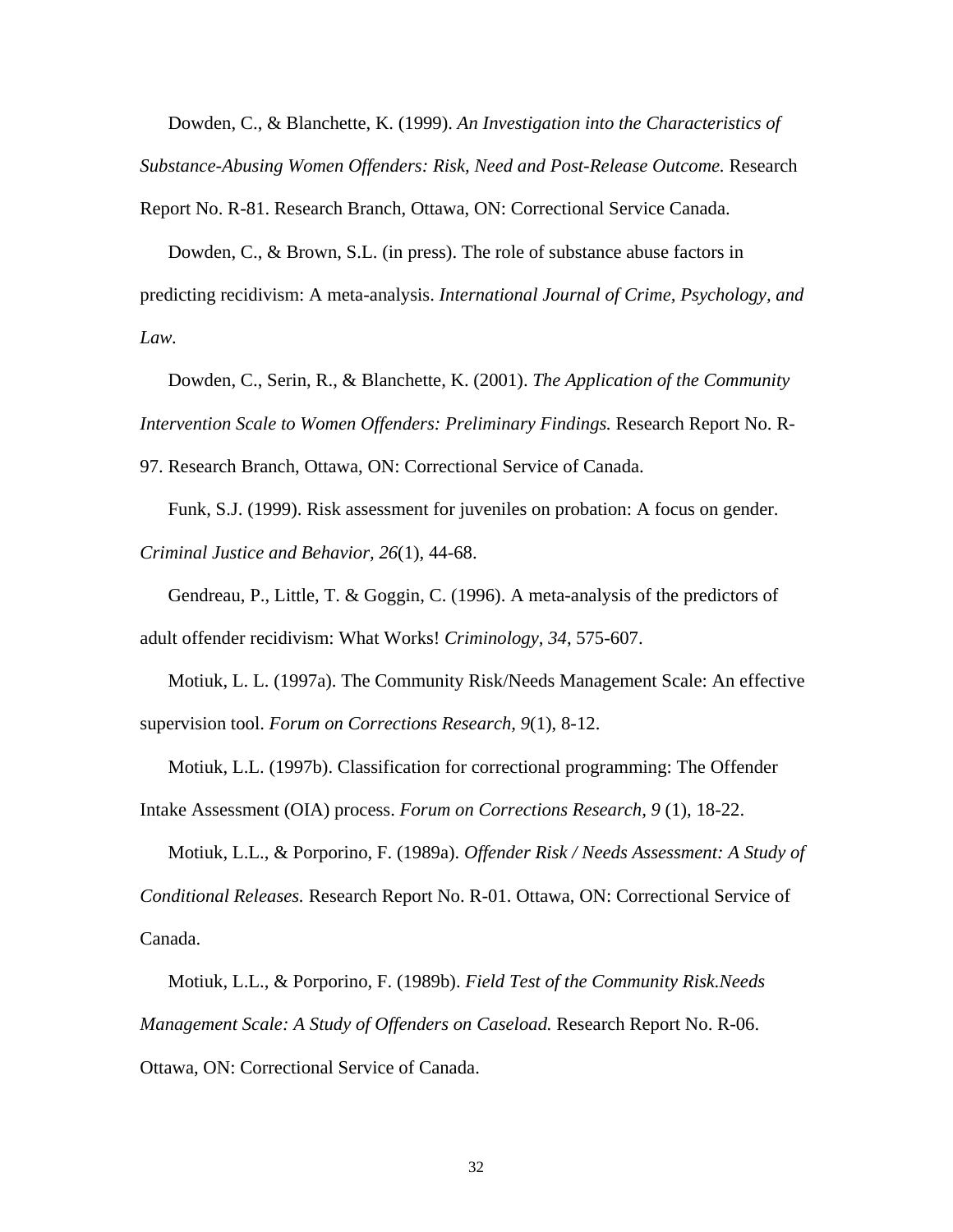Nuffield, J. (1982). *Parole decision-making in Canada.* Ottawa, ON:

Communications Division, Solicitor General Canada.

Rettinger, J.L. (1998). *A Recidivism Follow-up Study Investigating Risk and Need* 

*Within a Sample of Provincially Sentenced Women*. Unpublished Doctoral Thesis,

Carleton University, Ottawa, ON.

 Siegal, S., & Castellan, N. J. (1988). *Nonparametric Statistics for the Behavioral Sciences, 2nd ed.* New York, NY: McGraw-Hill.

 Simourd, L., & Andrews, D.A. (1994). Correlates of delinquency: A look at gender differences. *Forum on Corrections Research, 6* (1), 26-31.

 Walters, G.D., & Elliott, W.N. (1999). Predicting release and disciplinary outcome with the Psychological Inventory of Criminal Thinking Styles: Female data. *Legal and Criminological Psychology, 4*, 15-21.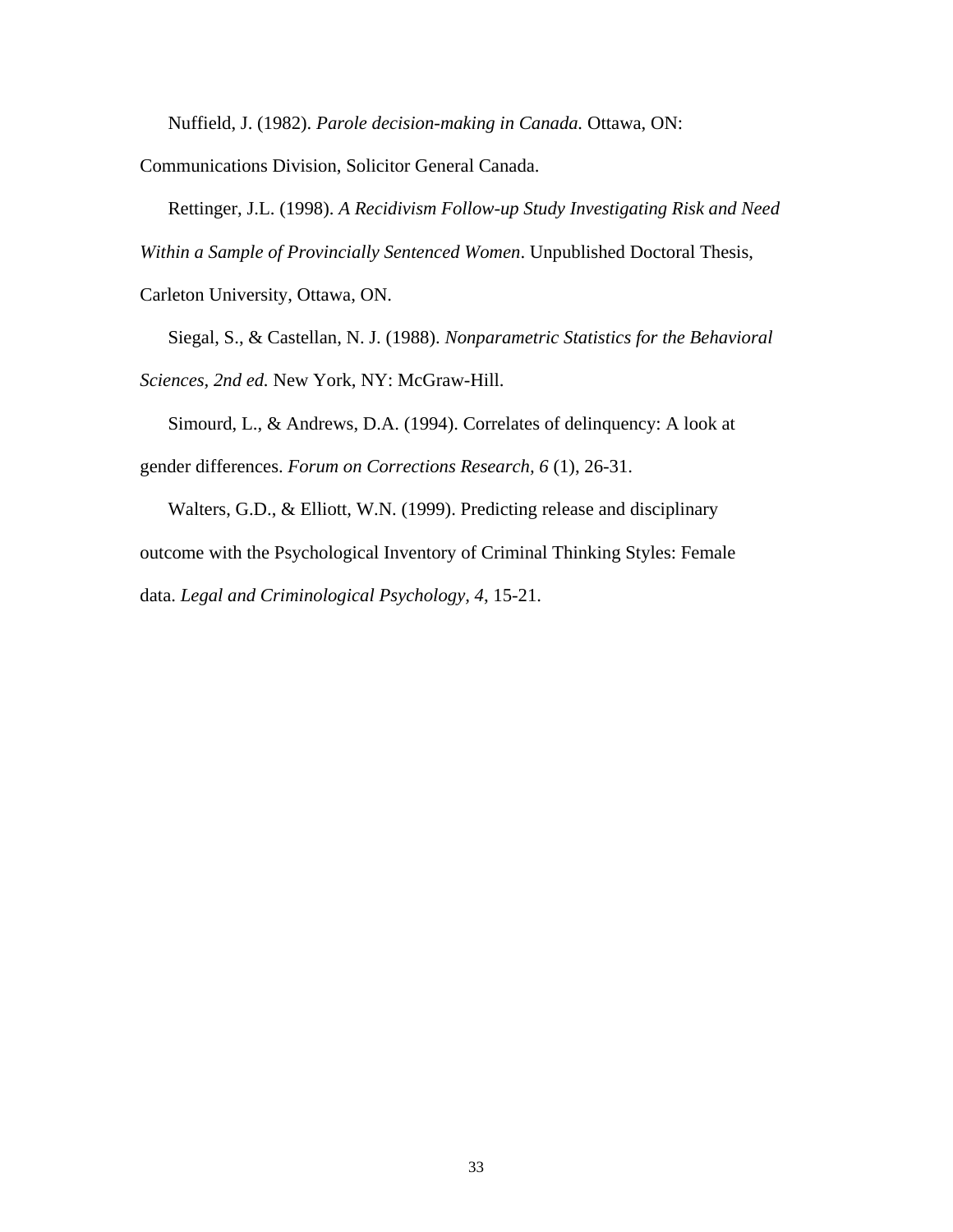# **APPENDIX A**

## Condensed Frequency Distributions, and Chi-Squared Values for Tests of Association Between Admission

## Offence Type and Release Outcome.

|                          |                       | Revoked         | New Offence    | New Violent Offence |
|--------------------------|-----------------------|-----------------|----------------|---------------------|
| <b>Admission Offence</b> | $\underline{f}$ (-/+) | (252/231)       | (408/75)       | (464/19)            |
| Drug                     | (283/200)             | .06(97)         | .25(33)        | 3.38(4)             |
| Theft, Fraud, B. & E.    | (338/145)             | $28.05***(96)$  | $8.26**$ (33)  | 0.44(7)             |
| Other Non-Violent        | (209/274)             | $14.84***(152)$ | $11.64***(56)$ | $6.09*(16)$         |
| Homicide                 | (422/61)              | $7.78**$ (19)   | 2.86(5)        | .97(1)              |
| Sex                      | (475/8)               | .70(5)          | .56(2)         | 1.58(1)             |
| Robbery                  | (383/100)             | $7.49**$ (60)   | $5.37*(23)$    | $21.71***(12)$      |
| Assault                  | (395/88)              | .20(44)         | 1.18(17)       | $4.60*(7)$          |
| Other Violent            | (420/63)              | .00(30)         | 1.44(13)       | 3.07(5)             |

\* p < .05; \*\*p < .01; \*\*\*p < .001

<span id="page-38-0"></span>Notes: numbers in unshaded cells represent chi-square for  $2*2$  table followed by the raw frequency of true positives  $(+/+)$  in parentheses. The true positive frequency, in conjunction with variable distributions (shaded cells), provide enough information to solve for the cell frequencies within the two-by-two tables.  $N = 483$ .